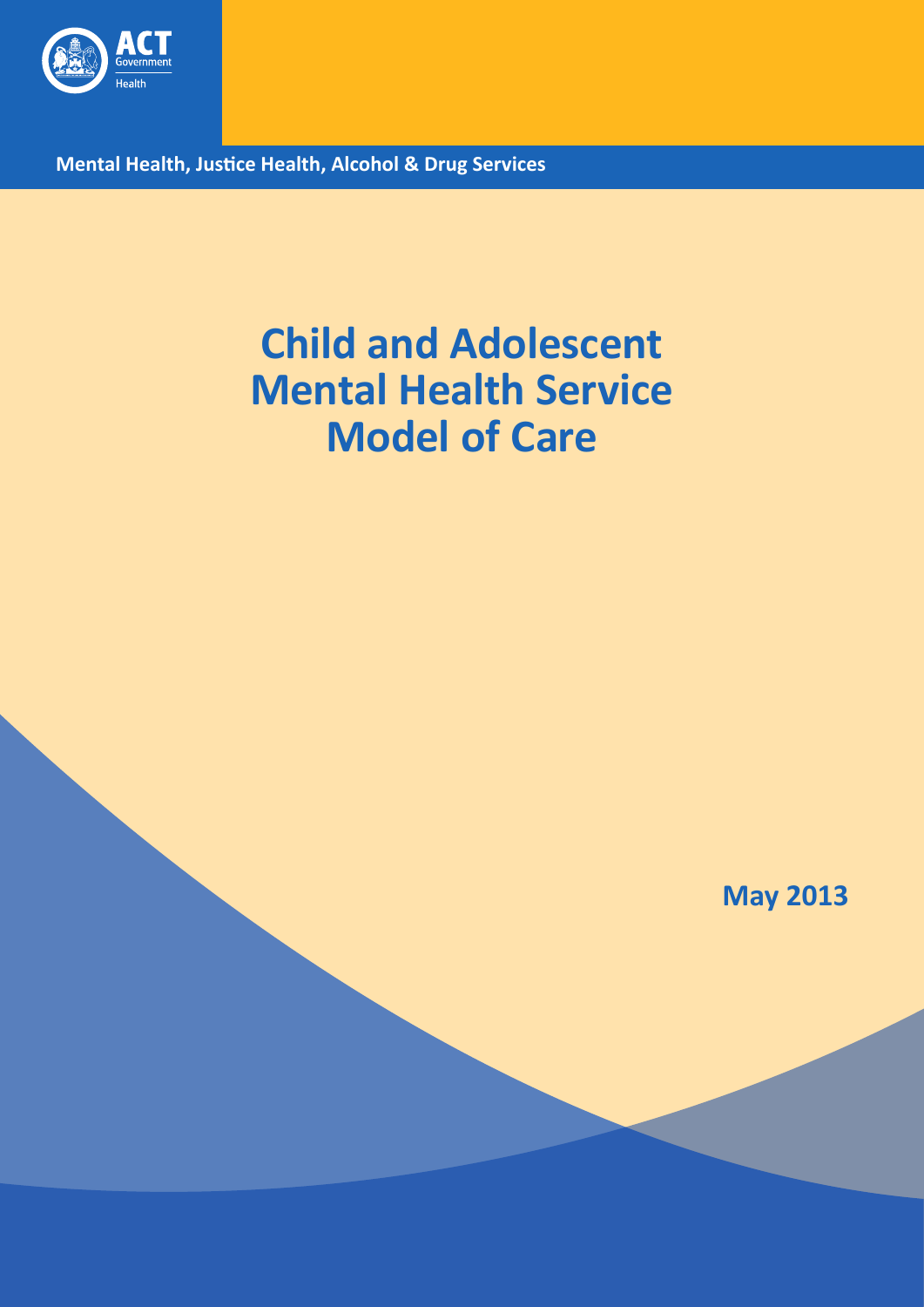# Child and Adolescent Mental Health Service Model of Care

MAY 2013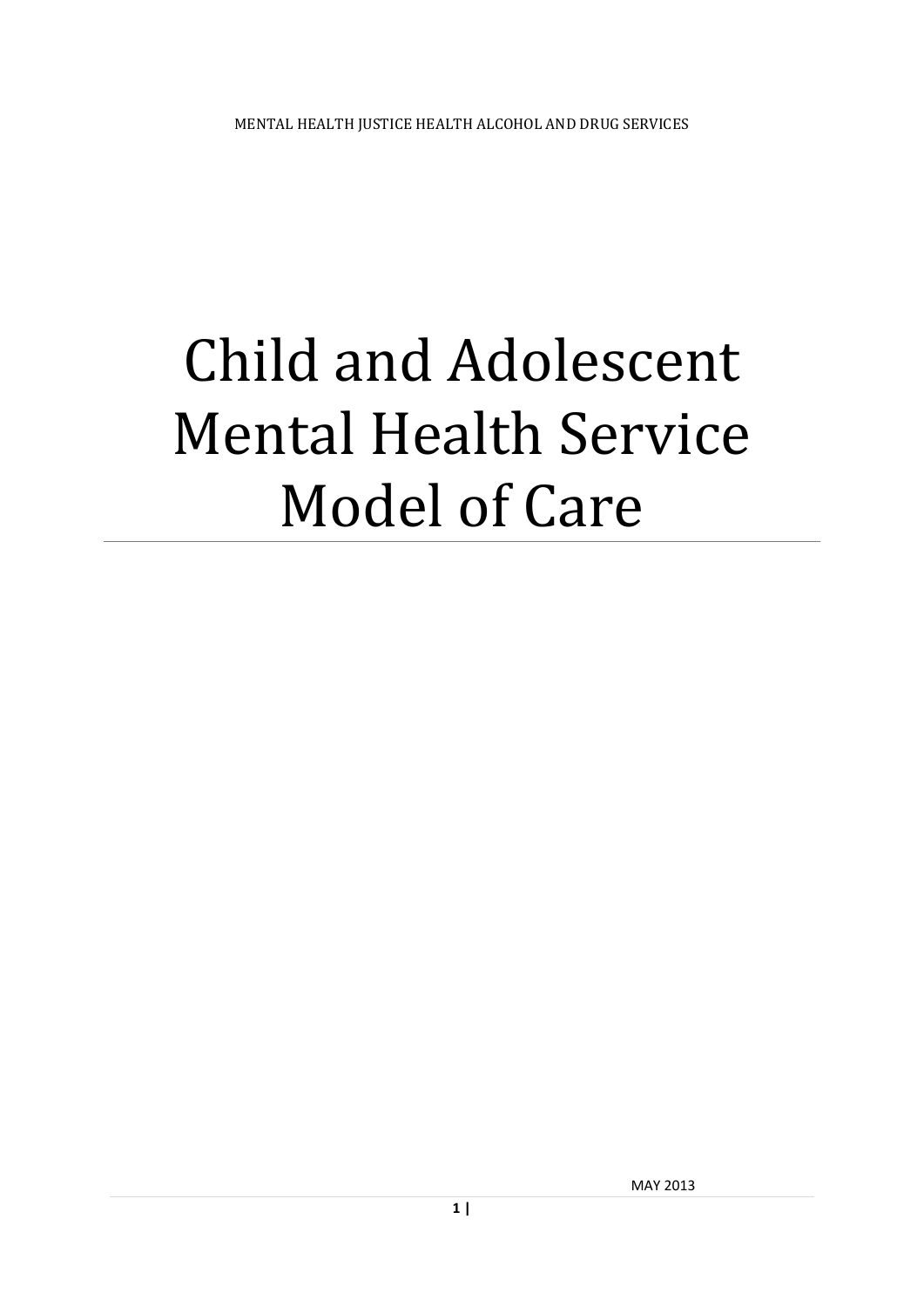| <b>ABBREVIATIONS</b> |                                                                    |
|----------------------|--------------------------------------------------------------------|
| AASW                 | Australian Association of Social Work                              |
| AMHU                 | <b>Adult Mental Health Unit</b>                                    |
| <b>ACHS</b>          | Australian Council on Health Care Standards                        |
| <b>ACT</b>           | <b>Australian Capital Territory</b>                                |
| <b>ACMHT</b>         | Adult Community Mental Health Teams                                |
| <b>ACTAS</b>         | <b>ACT Ambulance Service</b>                                       |
| <b>ADS</b>           | Alcohol and Drug Service                                           |
| <b>AFP</b>           | <b>Australian Federal Police</b>                                   |
| <b>AHPRA</b>         | Australian Health Practictioner Regulation Agency                  |
| AMC                  | Alexander Maconochie Centre                                        |
| ARC                  | At Risk Checklist                                                  |
| <b>ASSIST</b>        | Alcohol, Smoking and Substance Involvement Screening Test (ASSIST) |
| <b>ASUSD</b>         | Adolescent Step Up Step Down                                       |
| ATOD                 | Alcohol Tobacco and other Drugs                                    |
| <b>BYJC</b>          | <b>Bimberi Youth Justice Centre</b>                                |
| <b>CAMHS</b>         | Child and Adolescent Mental Health Service                         |
| <b>CATT</b>          | <b>Crisis Assessment and Treatement Team</b>                       |
| CH&HS                | Canberra Hospital and Health Services                              |
| <b>CNC</b>           | <b>Clinical Nurse Consultant</b>                                   |
| <b>CRA</b>           | <b>Clinical Risk Assessment</b>                                    |
| <b>DBT</b>           | Dialectical Behavioural Therapy                                    |
| <b>ED</b>            | <b>Emergency Department</b>                                        |
| <b>EDP</b>           | <b>Eating Disorders Program</b>                                    |
| EIP                  | Early Intervention Program                                         |
| <b>EPPIC</b>         | Early Psychosis Prevention Intervention Centre                     |
| EPP                  | Early Psychosis Program                                            |
| <b>FMH</b>           | <b>Forensic Mental Health</b>                                      |
| GP                   | <b>General Practitioner</b>                                        |
| <b>HDU</b>           | High Dependency Unit                                               |
| <b>HIP</b>           | Health Infrastructure Program                                      |
| LDU                  | Low Dependency Unit                                                |
| MDT                  | Multidisciplinary Team                                             |
| MH-CCP               | Mental Health Clinical Care Prevention Model                       |
| MHS                  | <b>Mental Health Services</b>                                      |
| MHAGIC               | <b>Mental Health Assessment Generation Information Collection</b>  |
| MHAU                 | Mental Health Assessment Unit                                      |
| <b>MHJHADS</b>       | Mental Health Justice Health Alcohol and Drug Services             |
| MHS-ID               | Mental Health Services for Intellectual Disability                 |
| MoC                  | Models of Care                                                     |
| <b>MSE</b>           | <b>Mental State Examination</b>                                    |
| <b>NGO</b>           | Non Government Organisation                                        |
| OH&S                 | Occupational Health and Safety                                     |
| <b>PND</b>           | Post Natal Depression                                              |
| <b>PMHCS</b>         | <b>Perinatal Mental Health Consultation Service</b>                |
| <b>PIMHCS</b>        | Perinatal and Infant Mental Health Consultation Service            |
| <b>PTO</b>           | Psychiatric Treatment Order                                        |
| <b>RN</b>            | <b>Registered Nurse</b>                                            |
| SDP                  | Specialist Day Program                                             |
| <b>SUSD</b>          | Step Up Step Down                                                  |
| SOP                  | <b>Standard Operating Procedure</b>                                |
| YSUSD                | Youth Step Up Step Down                                            |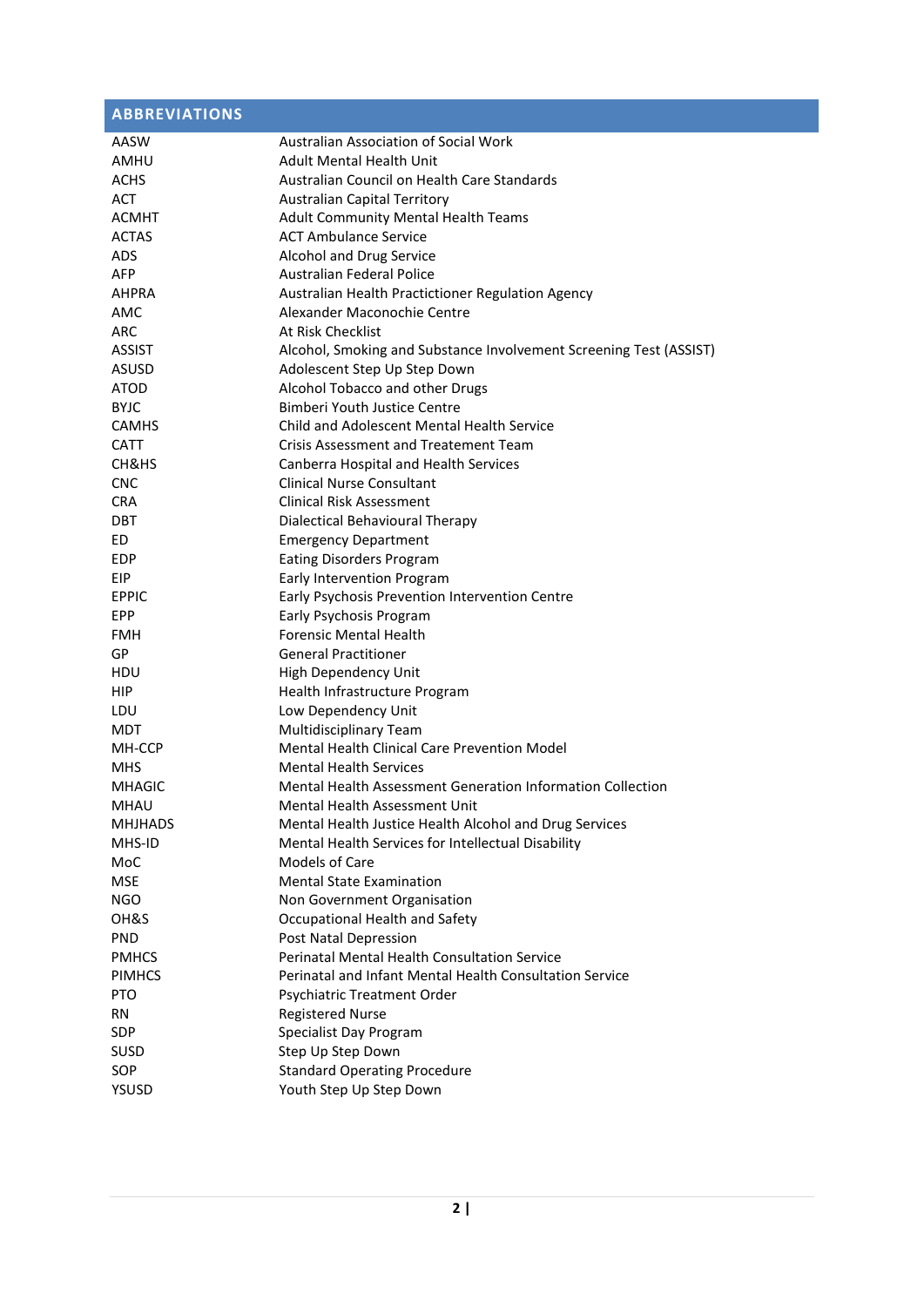# TABLE OF CONTENTS FOR THE CAMHS MODEL OF CARE<sup>1</sup>

| <b>List of Diagrams</b> |  |
|-------------------------|--|
|                         |  |
|                         |  |
|                         |  |
|                         |  |
|                         |  |
|                         |  |
|                         |  |
|                         |  |

<span id="page-3-0"></span> $^1$  This document details the endorsed model of care only. It is derived from the overarching CAMHS Model of Care document that provides an outline of the project development and processes including the CAMHS current Mod Care. A complete copy of this document can be obtained from the CAMHS Operational Director, MHJHADS.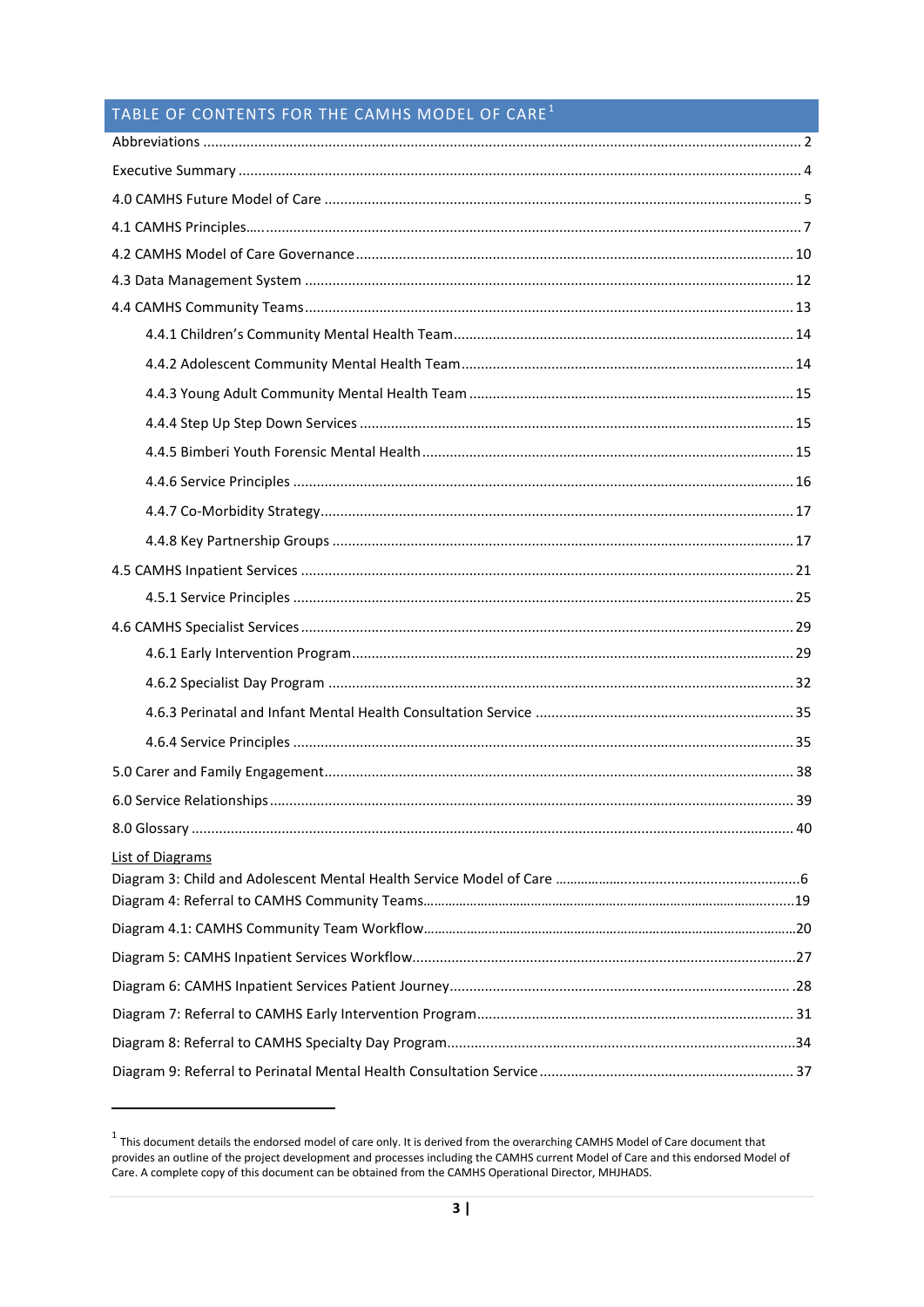# **EXECUTIVE SUMMARY**

Considerable work has been undertaken by ACT Health to inform the "Health Infrastructure Program" (HIP) a redevelopment of health infrastructure in the ACT. Funds have been allocated under the program for a number of initiatives including the design of inpatient services within Child and Adolescent Mental Health Service (CAMHS). As part of developing a Model of Care (MoC) for a health infrastructure, the CAMHS Redesign Project was undertaken in 2012. The project aimed to review all program areas within CAMHS to deliver a MoC based on contemporary service delivery to inform the health infrastructure design and to include young people in the 18 to 25 years age group. The proposed MoC is the result of information collated from best practice guidelines, evidence based practice and workshops with key stakeholders, including young people, carers, clinicians and senior managers.

CAMHS currently provides services for children and young people<sup>[2](#page-4-0)</sup> with complex mental health issues which can result in significant psychological, medical and social consequences. Mental health presentations vary between individuals and treatment requires a flexible multidisciplinary approach.

Defining an ACT wide service model for a Child Adolescent and Youth Mental Health Service (CAMHS) is a complex process. The future CAMHS MoC will include:

- The provision of CAMHS across the spectrum of:
	- $\checkmark$  Promotion/prevention and early intervention
	- $\checkmark$  A range of treatment modalities that focus on recovery
- The service is flexible and responsive for children and young people with a moderate to severe mental health presentations.
- CAMHS operates in a highly responsive manner, providing assessment, treatment, consultation, support/outreach to the ACT community which includes specialised inpatient and subacute facilities.
- Seamless transitions across each program/service to ensure continuity of care.
- The division of CAMHS into three streams: community, inpatient, specialist.
- The division of CAMHS community teams into 3 teams: Child Team (1-12 year olds), Adolescent (11-18 years old) and Young Adult Team (17-25 years old).
- An appropriately skilled workforce where staff can work within their scope of practice.
- Collaboration with stakeholders to ensure best practice and outcomes for children and young people.
- A Perinatal and Infant Mental Health Consultation Service (PIMHCS).
- Consideration for appropriate inpatient facilities to best meet developmental and acute mental health needs.
- A health promotion officer to provide mental health promotion and secondary consultation to government and community agencies.
- A youth worker embedded in the CAMHS community team to engage young people into CAMHS for therapy.
- A behavioural intervention program for the early identification and management of young people presenting with conduct disorders.
- An ACT wide Early Intervention Program to include a specialist Early Psychosis Program (EPP).
- Capacity for peer support work involving a consumer consultant who has a lived experience in supporting young people experiencing a mental illness.
- Ongoing provision of teaching and contemporary and innovative research across CAMHS.

<span id="page-4-0"></span> <sup>2</sup> A child is defined in the *'Children & Young People's Act 2008'* as 'anyone under 12 years old'. Young person is defined as 'a person who is 12 years or older, but not yet an adult'.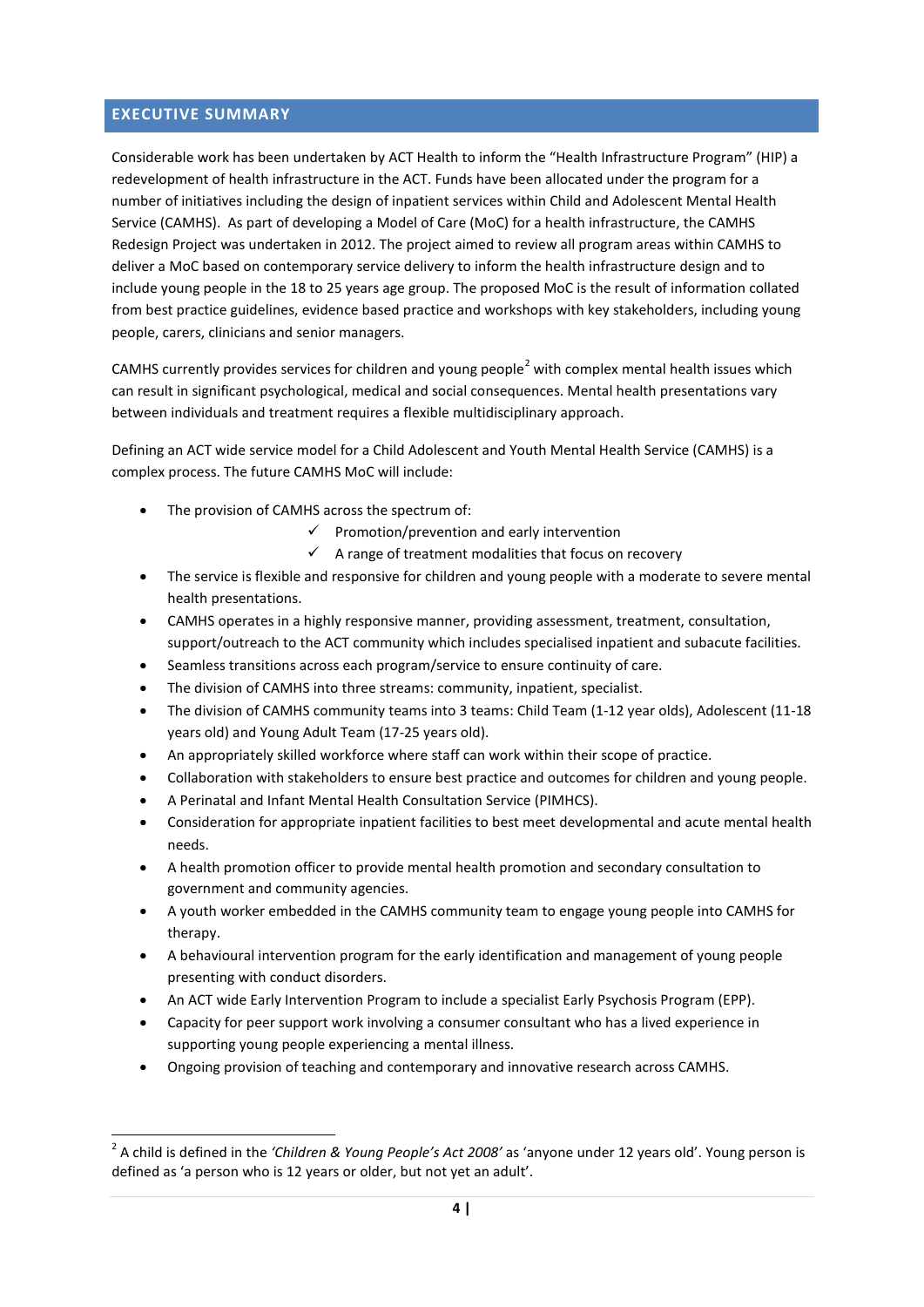# **4.0 CAMHS FUTURE MODEL OF CARE –**

CAMHS will provide mental health care to young people up to the age of 25 years<sup>[3](#page-5-0)</sup> experiencing moderate to severe mental health presentations. The future MoC for CAMHS has been developed through the collective work of a number of working groups. The work included an analysis of the current MoC, a gap analysis including legislative requirements for service delivery and an examination and inclusion of evidence based practice. It is anticipated that the future service will ensure enhanced integrated care across each of the different teams, co-location of services to facilitate seamless transitions, expanded service provision to include a focus on outreach, early intervention and health promotion. CAMHS will include peer support through a consumer consultant with lived experience to support service provision to children and young people with mental health presentations. CAMHS will continue to utilise the 'no wrong door' philosophy which means that children and young people who are referred directly to the service will be referred to the most appropriate service to address their presenting issues. Services provided by CAMHS will include<sup>[4](#page-5-1)</sup> :

- **Early Intervention**
- **Trauma informed care**
- **Individual and family based therapeutic support**
- **Family therapy**
- **Early Psychosis Prevention and Intervention**
- Outreach to other services
- **-** Health Promotion
- **Inpatient Services**
- **Consultation Liaison**
- **Perinatal and Infant Mental Health**
- **Eating Disorders**
- **Dialectical Behavioral Therapy**
- **Therapeutic Group Programs**

Based on the services provided, it was identified that CAMHS be divided into 3 streams:

**Community**

**.** 

- **Inpatient/Acute**
- **Specialist Services**

<span id="page-5-0"></span><sup>&</sup>lt;sup>3</sup> Noting that as key national initiatives such as the Activity Based/Casemix funding models and the National Disability Insurance Scheme start to be implemented, some re-consideration may need to occur of some aspects of this MoC. The intention is to have a flexible MoC that responds primarily to clinical drivers but takes into account external imperatives.

<span id="page-5-1"></span> $4$  For a diagram of the CAMHS MoC Framework see Diagram 3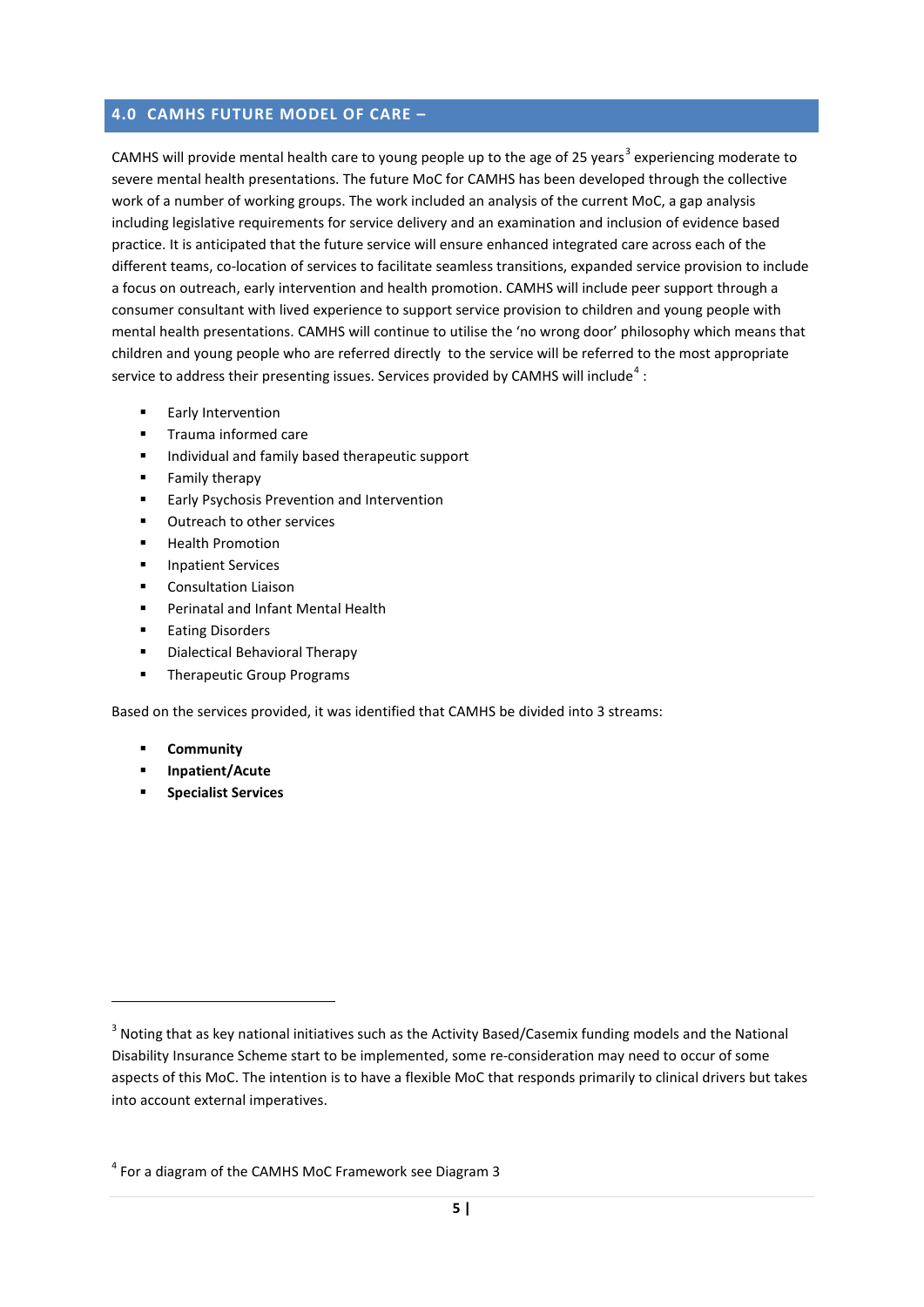

#### **DIAGRAM 3: CHILD AND ADOLESCENT MENTAL HEALTH SERVICES MODEL OF CARE**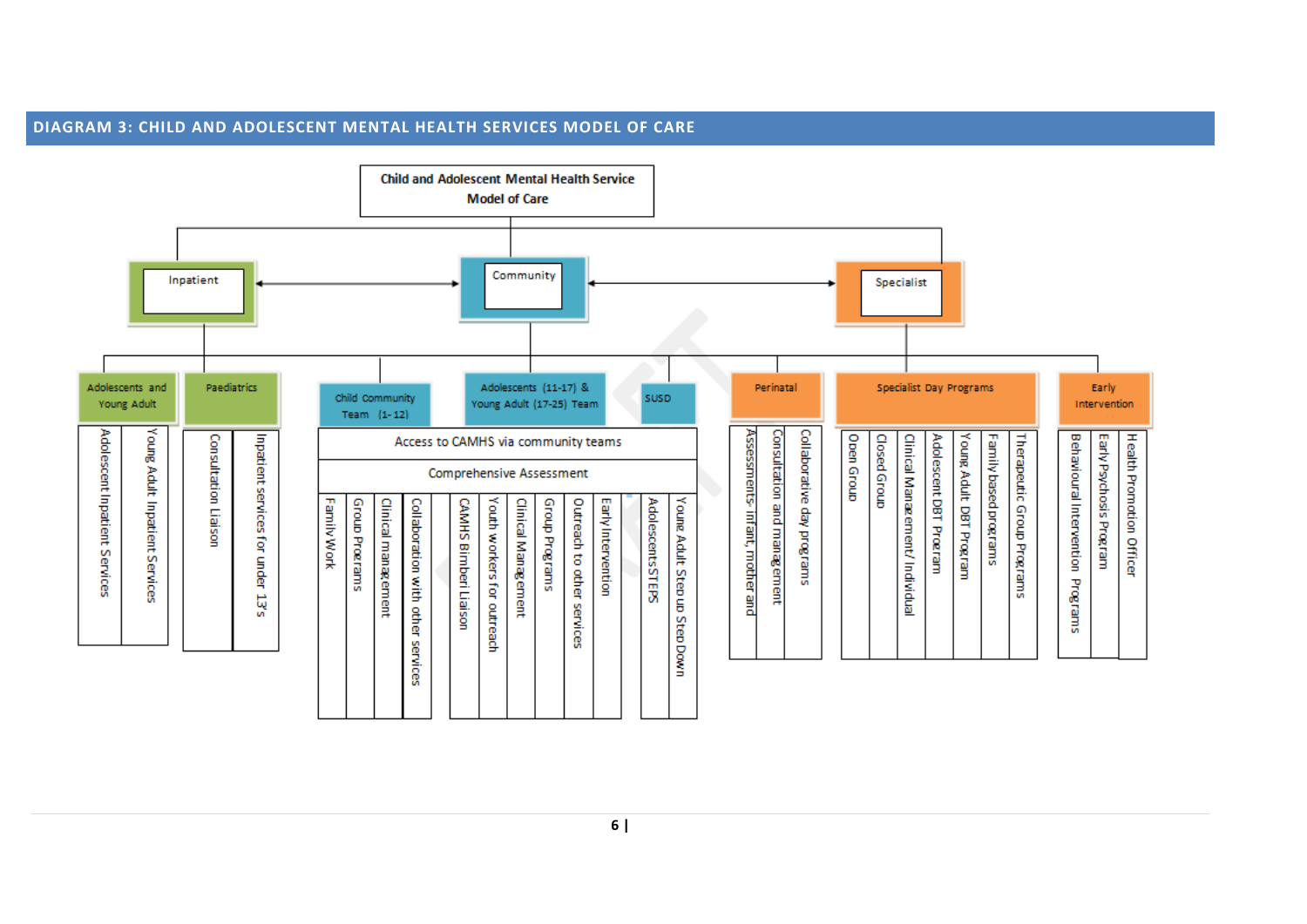# 4.1 CAMHS PRINCIPLES

# **Service Principles**

Service principles for CAMHS were identified by the working groups to identify principles of care. The Service Principles identified for CAMHS are:

| <b>Service Principle</b>                       | <b>Description</b>                                                                                                                                                                                                                                                                                                                                                                                                                                                                                                                                                                                                   |
|------------------------------------------------|----------------------------------------------------------------------------------------------------------------------------------------------------------------------------------------------------------------------------------------------------------------------------------------------------------------------------------------------------------------------------------------------------------------------------------------------------------------------------------------------------------------------------------------------------------------------------------------------------------------------|
| <b>Access</b>                                  | Timely access, no wrong door approach, appropriate<br>environment, community aware of the services<br>available, equitable, ensure there is a transitional and<br>discharge plan, outreach is available                                                                                                                                                                                                                                                                                                                                                                                                              |
| <b>Person &amp; family centred</b>             | Recovery focused, recognition of family systems and<br>person's needs, takes into account cultural diversity                                                                                                                                                                                                                                                                                                                                                                                                                                                                                                         |
| <b>Collaboration and continuity of</b><br>care | Services work together, collaboration with person and<br>family, partnership between services, integrated care,<br>community linkages, continuity of care                                                                                                                                                                                                                                                                                                                                                                                                                                                            |
| <b>Multidisciplinary</b>                       | Service will have a range of expertise and evidence<br>based intervention, holistic care                                                                                                                                                                                                                                                                                                                                                                                                                                                                                                                             |
| <b>Recovery focused</b>                        | A culture of hope and empowerment is fostered,<br>valuing respectful and therapeutic relationships and<br>building on the strengths and resources of the person,<br>their family and their community.<br>Services promote autonomy, self-determination and<br>awareness of rights and responsibilities. Service<br>provision is guided by the aspirations, priorities, needs<br>and preferences of the person and their family.<br>A focus on physical, social and emotional wellbeing.<br>Support to maintain or develop connection to, and<br>participation in, the communities and activities that<br>are valued. |
| <b>Safety and quality</b>                      | Evidence based, ongoing development of services<br>including staff development, safe environment for<br>staff and consumers, achieves outcomes,<br>contemporary and innovative research, accountability<br>and working within scope of practice                                                                                                                                                                                                                                                                                                                                                                      |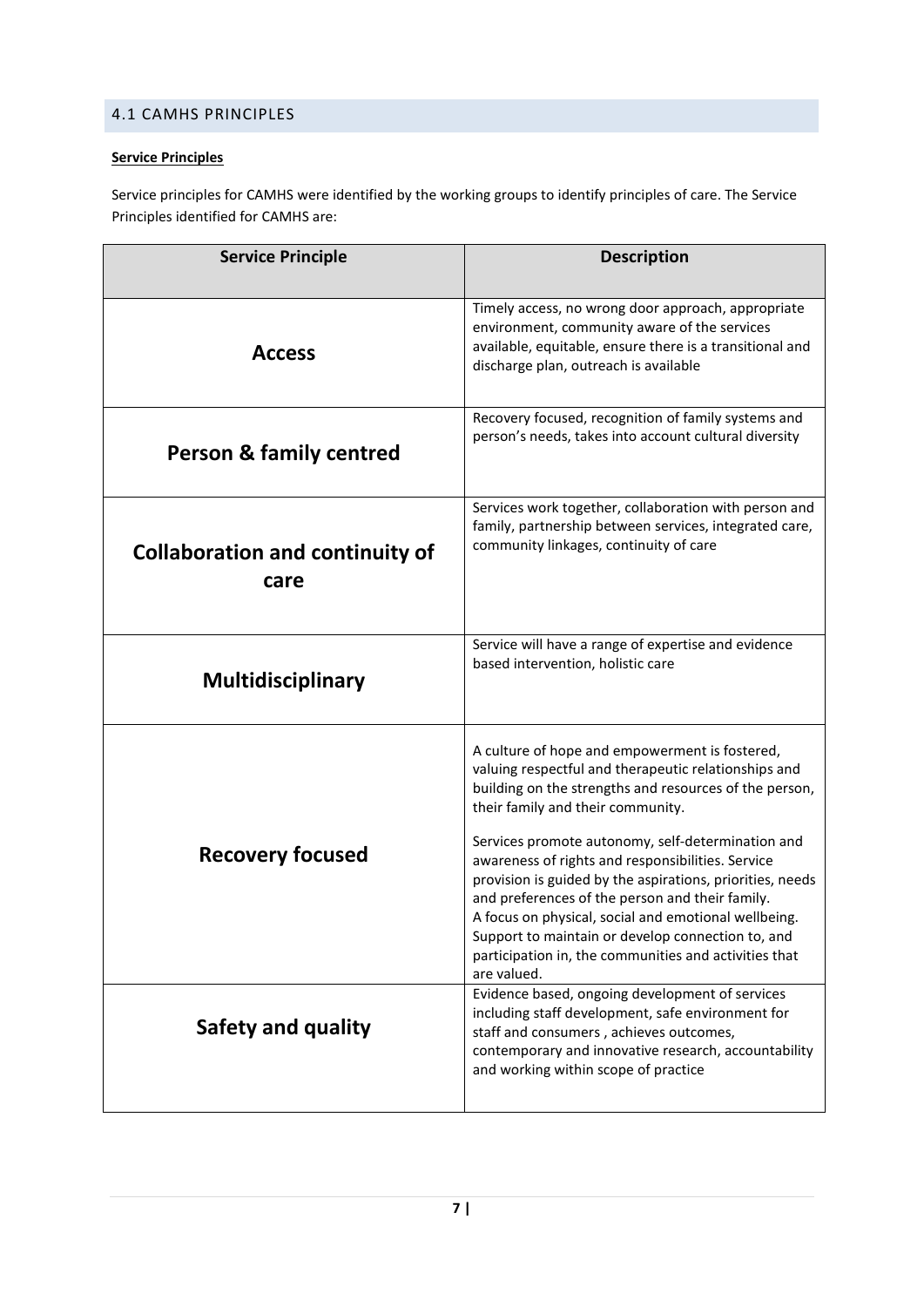The CAMHS principles identified by the working groups as part of the project are embedded into the CAMHS MoC. Examples include:

- 1. **Access:** Access to CAMHS utilises a no wrong door approach and has the ability to provide outreach. Care is provided in an appropriate environment and in an equitable manner and discharge planning includes a transitional and discharge plan.
	- CAMHS will identify the most appropriate service for children and young people referred. Children, young people and their family/carers will be provided with alternate referral options and reasons why CAMHS is not the most appropriate service for them.
	- CAMHS will provide timely access that meets the needs of children, young people and their carers.
	- Outreach will be provided to children, young people and their carers who are difficult to engage or who are in crisis ensuring that the needs and safety of children and young people are met.
	- The care provided by CAMHS will promote independence and recovery.
	- The environment of the services provided within CAMHS will be safe and comfortable for children, young people, family/carers and staff.
	- Discharge planning will include a discharge meeting with the child/young person, carer/family and relevant agencies.
- 2. **Person and family centred:** There is recognition of the recovery framework which takes into account family systems, person's needs and cultural diversity.
	- The needs of the child/young person and their families/carers will form part of the assessment and treatment process within CAMHS.
	- CAMHS will provide an environment that is child and young person friendly and appropriate.
	- The care provided by CAMHS will be culturally sensitive.
	- CAMHS will work in collaboration with the person to be able to involve their carer and family.
	- Children, young people and their carers/families will receive support in navigating through CAMHS and to other services if CAMHS is not the appropriate service
- 3. **Collaboration and continuity of care:** CAMHS will work in collaboration with children and young people, carers and relevant stakeholders to allow for integrated and continuity of care.
	- CAMHS will work in collaboration with children, young people, their carers including relevant stakeholder as part of treatment planning and review to ensure continuity of care.
	- There will be clear communication strategies between CAMHS, the child/young person, carer/family and nominated services to ensure quality of care and continuity of care.
	- CAMHS will participate in strategic liaison meetings and specific case conferences with relevant stakeholders and services where appropriate.
- 4. **Multidisciplinary:** CAMHS will provide a range of interventions which is holistic, discipline specific and evidence based.
	- CAMHS will offer a multidisciplinary approach to service delivery with a range of staff from different health professional disciplines. Care will be provided in a holistic manner taking into account the biopsychosocial needs of the child or young person.
	- Professional support and training will be available to all CAMHS staff to allow for interdisciplinary collaboration to provide evidence based care.
- 5. **Recovery Focused:** Care is provided with a focus on recovery which empowers children, young people and their carers.
	- CAMHS will be person-centred, family focused and responsive to the unique characteristics of each person and their family, inclusive of age, gender, cultural and spiritual diversity.
	- CAMHS will foster a culture of hope and empowerment, valuing respectful and therapeutic relationships while building on the strengths and resources of the person, their family and their community.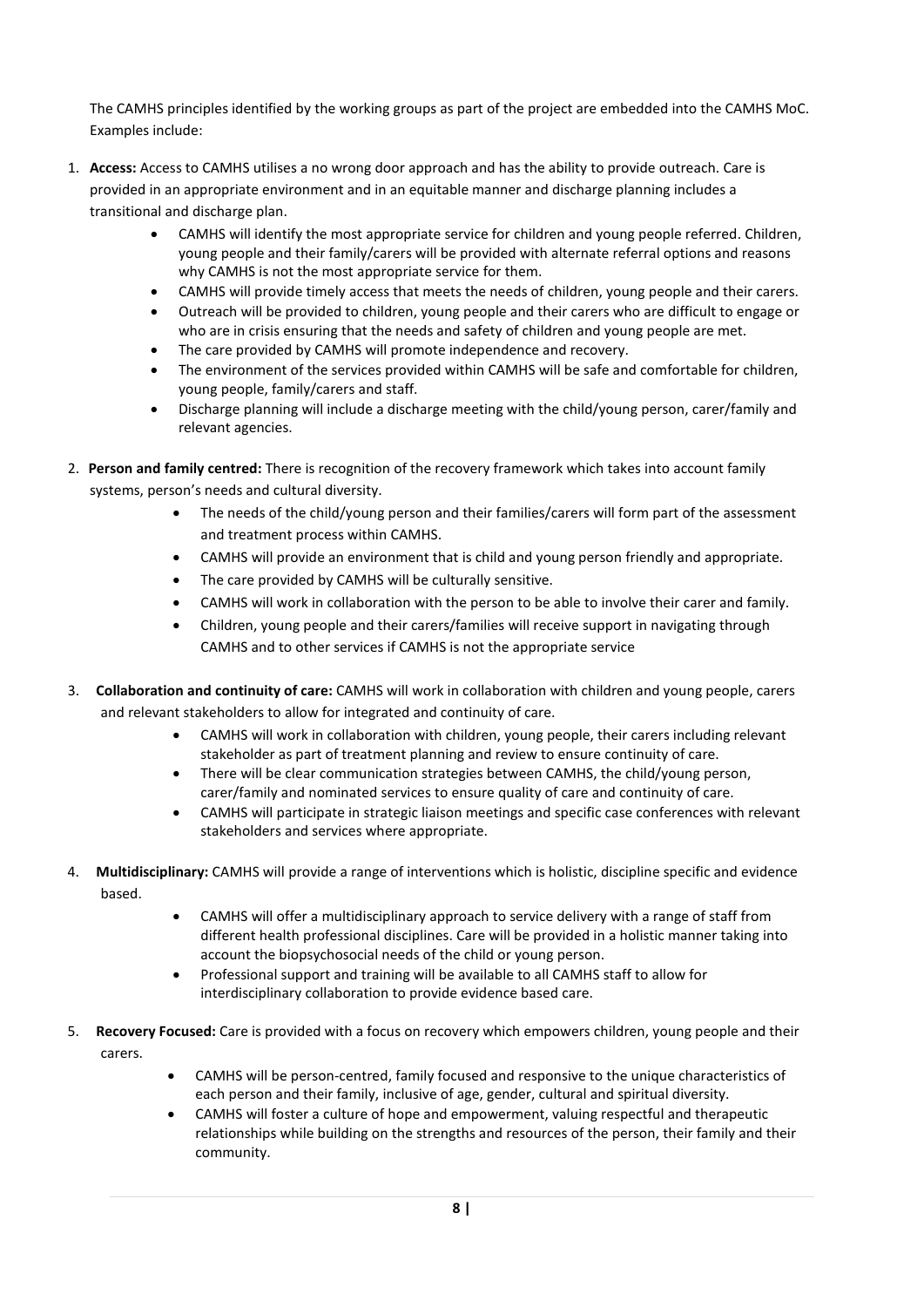- Staff will promote autonomy, self-determination and ensure children/young people and their carers are aware of their rights and responsibilities.
- Services provided by CAMHS will promote physical, social and emotional wellbeing and maintain or develop connection to, and participation in, the communities and activities that are valued.
- CAMHS will take a holistic approach to the planning and delivery of services, guided by the aspirations, priorities, needs and preferences of the person and their family.
- CAMHS will actively facilitate the development of genuine collaboration and partnership with the person, their family and others identified as important to the recovery process.
- 6. **Safety and quality:** The care provided will be safe and of sound quality, there is an ongoing development of services and staff are accountable for their actions and work within the scope of their practice.
	- Ongoing quality improvement activities will be undertaken to ensure the service continues to develop and improve
	- Staff have ongoing clinical supervision within their discipline of practice and ongoing support from their direct line management.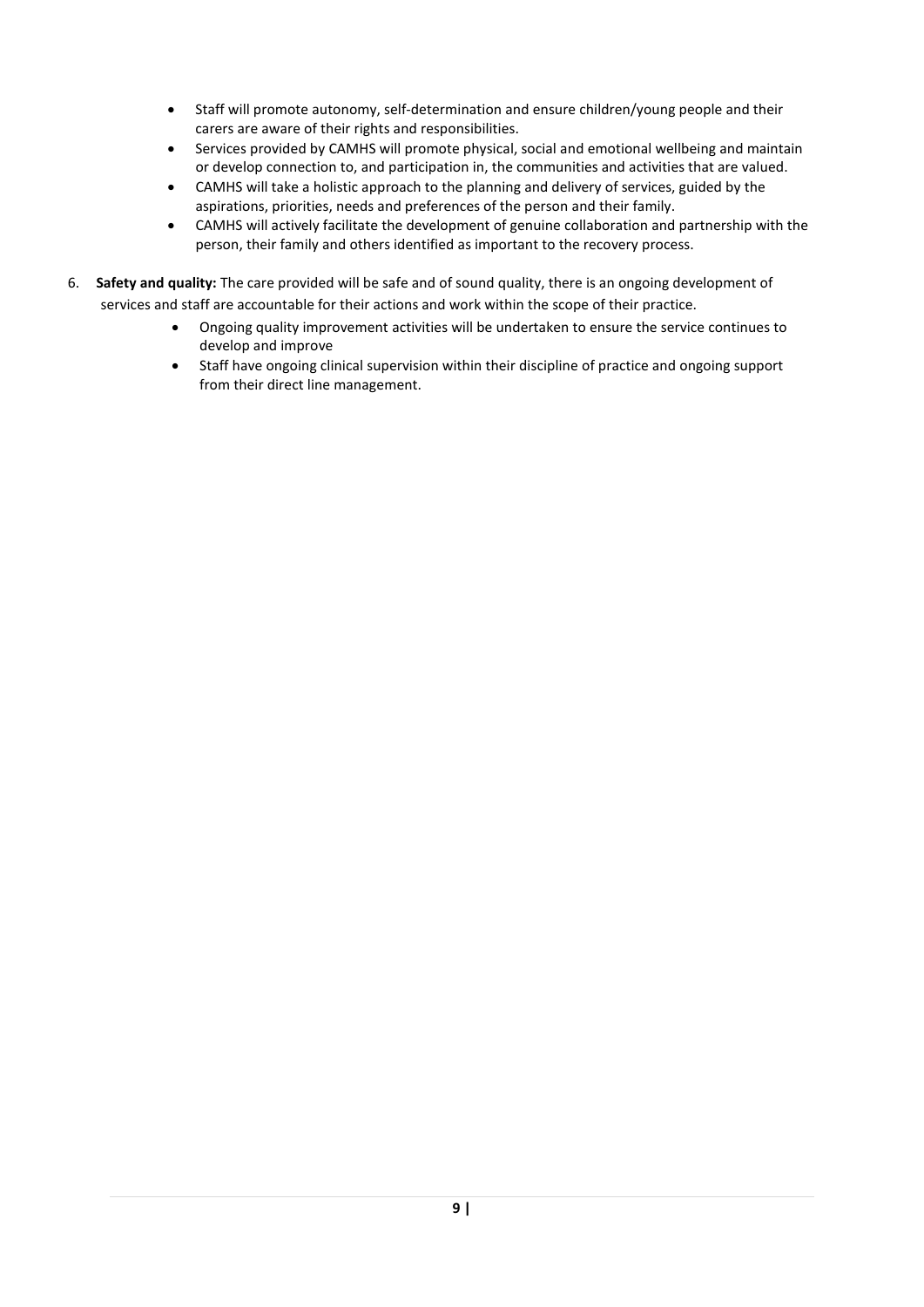# 4.2 CAMHS MODEL OF CARE GOVERNANCE

#### **Model of Care Governance**

The ACT Government announced the Your health – our priority: ready for the future health infrastructure initiative as part of the 2008 – 2009 budget marking the beginning of a 10 year redevelopment of health infrastructure in the ACT. Funds were allocated for a number of initiatives; among these was the construction of the AMHU at the southern end of the CH&HS campus.

The Governments announcement was based on projections that the demand for health care will grow significantly over the next 10 to 15 years and the need to increase the capacity of the health system. The principles underpinning the Governments Health Infrastructure Program (HIP) are that health facilities are planned, designed, constructed and to operate so that they are:

- Person centred and focused on patient needs
- Aligned with agreed priorities for the future
- Safe and high quality evidenced based and supported by appropriate infrastructure
- Equitable- access to care is based on an individual's clinical need, not capacity to pay
- Innovative driven by innovation in the fields of clinical care, information, communication technology and logistics
- Integrated- health professionals and services working together in multidisciplinary teams to provide comprehensive and coordinated care
- Affordable- services will be cost effective providing local access to top quality health care
- Flexible so they can accommodate future models of care and expansion
- ACT Health's vision of "good health for all" is underpinned by a set of values that guide services and models of care.

#### **Clinical Governance Framework**

Clinical governance is the mechanism by which the public can be assured that organisations have comprehensive and robust systems in place for continuously improving the quality of their services and safeguarding high standards of clinical care.

A robust and sustainable clinical governance framework ensures systems through which organisations are accountable for continuously improving the quality of their services and for safeguarding high standards of care by creating an environment in which excellence in clinical care will flourish.

Through this framework, organisations are accountable for continuously improving the quality of their services, safeguarding high standards of care and tackling poor performance.

Clinical governance activity is not an option but a core function for every staff member. It is important to recognise that time and attention must be given to strong leadership development, communication, team work, values and culture change in addition to quality improvement activities such as clinical audit, critical incident reporting, risk asset and management and complaints handling.

Clinical governance aims to integrate all the activities that impact on health care into one strategy. This involves improving the quality of information, promoting collaboration, team work and partnerships, as well as reducing variations in practice, and implementing evidence based practice.

Clinical governance also recognises the importance of teams, organisations and systems in health care rather than individuals working on their own. It upholds the concept that everyone has something to contribute and no one has a monopoly over knowledge or experience.

Clinical governance aims to assist practitioners in developing person-centred leadership strategies to deal with the realities of day-to-day practice. The building block of any system of standards and quality is information.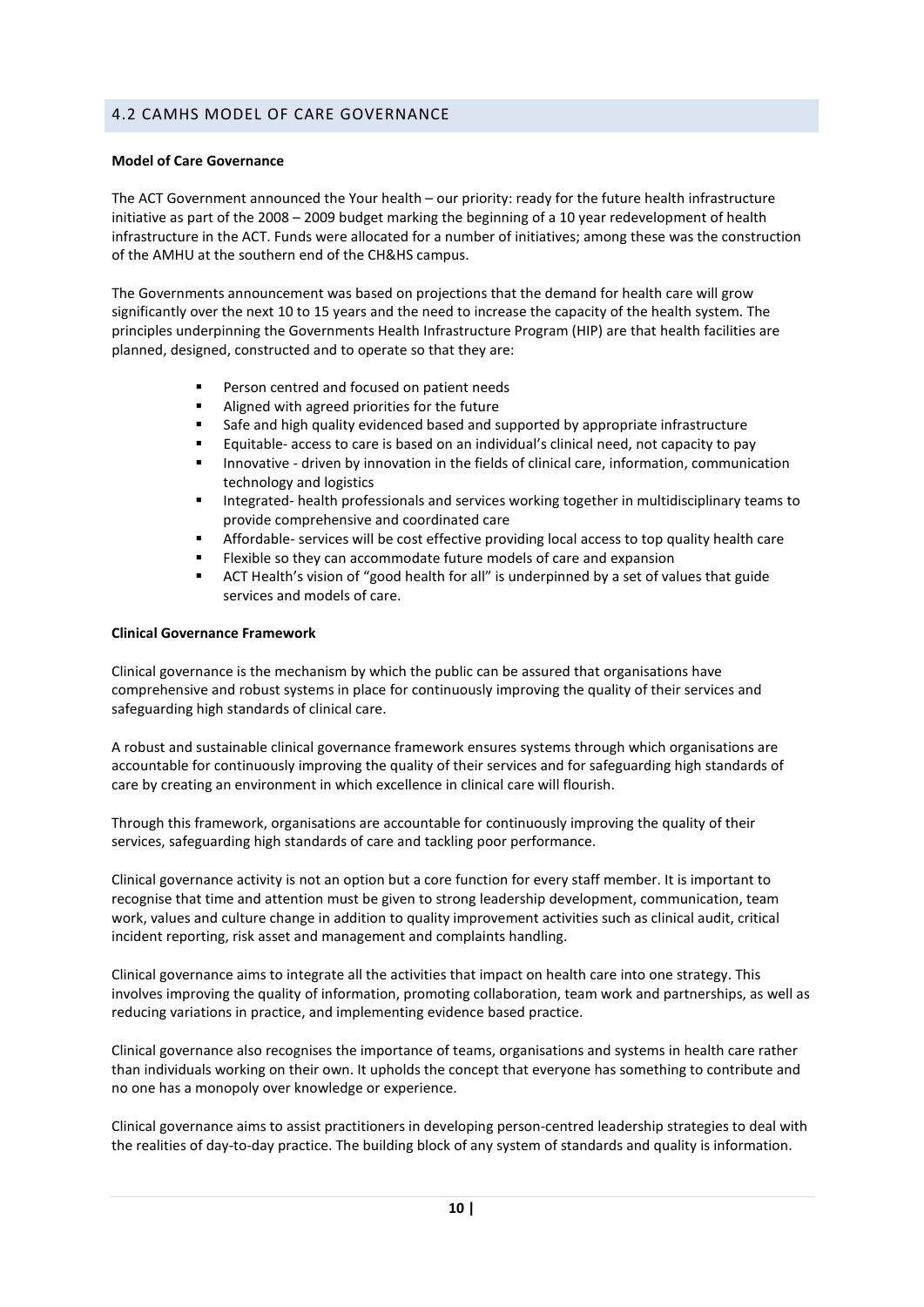Collecting and using information from consumers and carers helps staff to deliver the kind of services that service users and the general community want.

Clinical governance is underpinned by a duty to quality that makes it possible to create a culture of openness and honesty where we can learn from our successes and our mistakes and sustain and share good practice. Success and excellence should be acknowledged and celebrated but equally lessons learned must be shared and addressed to benefit all involved.

People are entitled to have expectations about the quality of care and treatment they receive and it should be consistent with good practice that is based on sound evidence. They are integral to determining if the services provided are "fit for purpose" in terms of accessibility, acceptability, effectiveness and equity. The CAMHS will constantly strive to maintain and improve high standards of health care and safety through all phases of the patient journey.

People should be given opportunities to be involved in decision-making because they are the experts on receiving health care. Strategies for individual and carer involvement in the planning and organisation of care should occur at both the clinical and organisation level.

Opportunities will be provided to make sure that service users are able to contribute to a range of activities including evaluating care and treatment planning new services, staff training and education, and the development of information systems. These strategies are based on an established commitment to equality and to partnerships between consumers, carers and health professionals.

A focus on clinical governance provides a framework which draws together initiatives, processes and systems and ways of working which ensures that consumers are at the centre of the recovery and treatment process. Improving the person's experience of mental health care is central to the purpose of the clinical governance program. While people will encounter health care in many ways the focus will remain fixed on the person's health and recovery journey.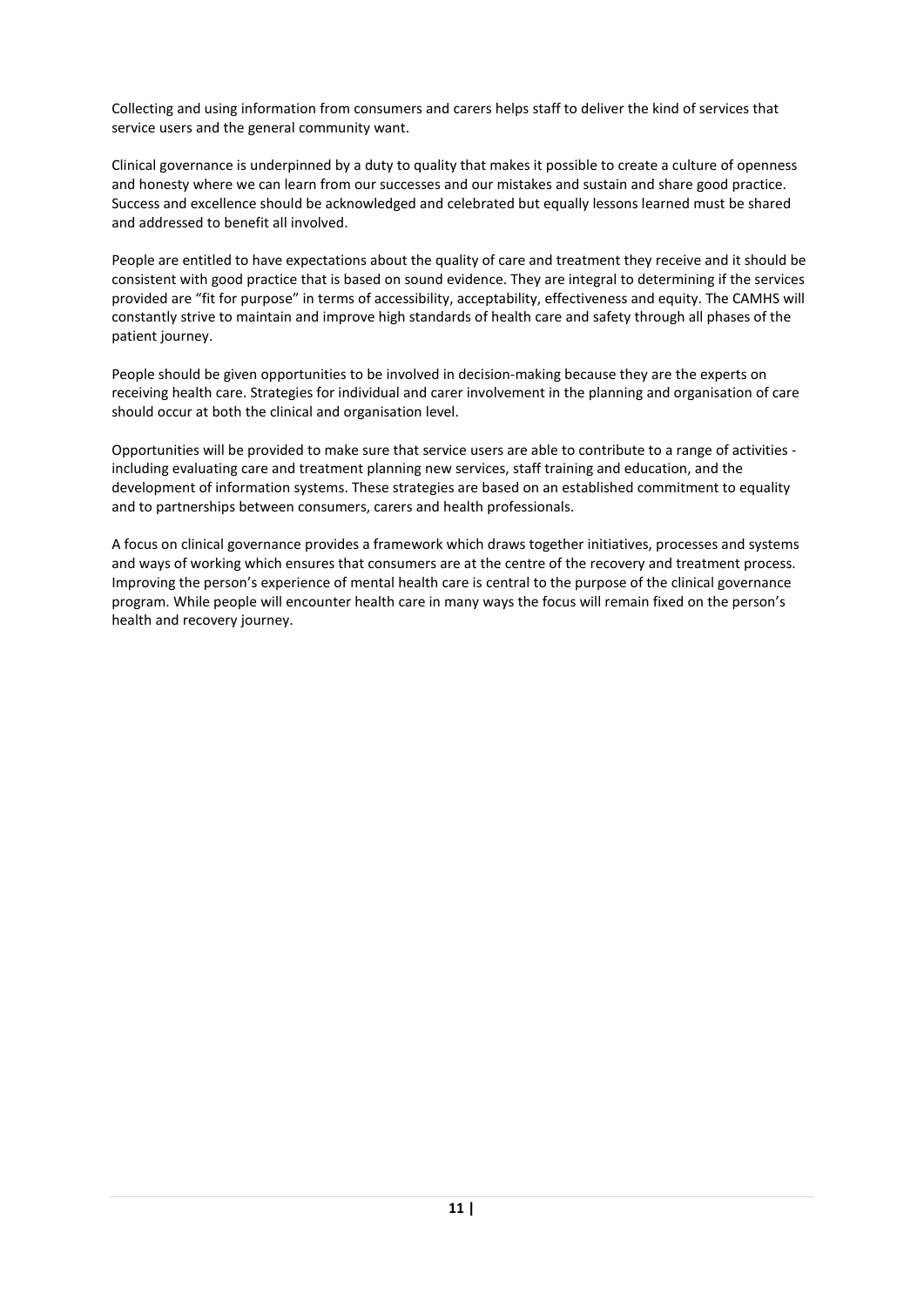# 4.3 DATA MANAGEMENT SYSTEM

The Mental Health Assessment Generation Information Collection (MHAGIC) system is a comprehensive electronic medical record system built around the workflow of mental health practitioners. This system has a complete coverage of all aspects of mental health management to ensure accuracy and consistency of the assessments, outcome measures and clinical documentation.

This software program supports the effective communication of clinical information when presenting to the public mental health system in Canberra including the ED's at CH&HS and Calvary Hospital.

Information provided by accessing MHAGIC can facilitate clinical decision-making and the efficient flow of clinical information.

Staff receive training on MHAGIC and any MHAGIC breach reports concerning confidentiality are monitored by the MHAGIC support team and action is taken by senior management consistent with ACT Government IT policy.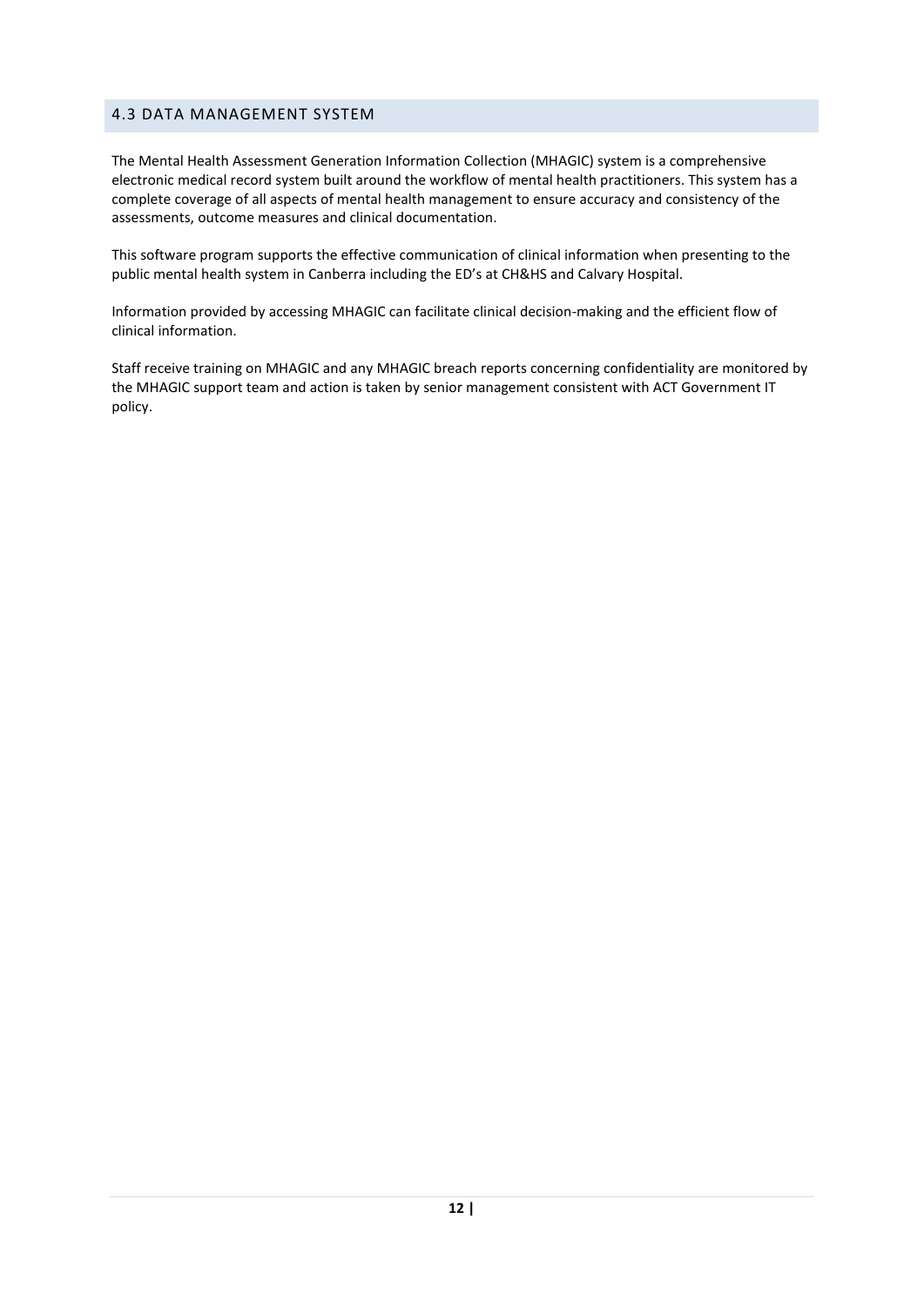# 4.4 CAMHS COMMUNITY TEAMS

This section provides information on the structure and functions of the community teams within CAMHS. The community teams will provide services from the Community Health Centres in the ACT.

The CAMHS community teams will include:

- Child Community Team (1-12 years old)
- Adolescent Community Team (11-18 years old)
- Young Adult Team (17-25 years old)
- Step Up Step Down- Adolescent (13-18 years) and Young Adult (18-25 years)
- Bimberi Youth Forensic Mental Health (through Forensic Mental Health)

The division of children and young people in the above age group is appropriate given the needs of each age group.<sup>[5](#page-13-0)</sup> The rationale for the overlapping of age group in each of the community teams is to ensure flexibility for each team to accept children or young people who fall between the age groups to reduce the stress of transitioning to different teams.

#### **Children and Young People Characteristics**

CAMHS will provide services for children, adolescents and young people who experience moderate to severe mental health presentations.

It was identified that a clear definition of moderate to severe can be difficult in the mental health context and that a framework should be conceptualised. The New South Wales Mental Health Clinical Care and Prevention Model (MH-CCP) Version 1.11 defines the terms moderate to severe which is based on using comprehensive population epidemiology in mental health.

According to the MH-CCP severe mental illness is defined as  $6$ :

*Severe mental illness was defined in terms of recent treatment, symptoms, and social/occupational/school functioning.* 

*For individuals diagnosed as having schizophrenia, schizoaffective disorder, bipolar disorder or autism in the year with a marked disturbance in functioning during an active episode of illness. Individuals diagnosed with major depression bipolar disorder, obsessive compulsive disorder evidence of severity in the past year. Evidence of severity for this group included inpatient psychiatric hospitalization, psychotic symptoms, use of antipsychotic medications or a GAF[7](#page-13-2) scale rating of 50 or less.* 

1

<span id="page-13-0"></span><sup>5</sup> McGorry, P., Newman, L., Moran, J. Hetrick, S., Cox, Georgina. 2011. Models of collaborative care for children and youth (0-25 years) final report. National Advisory Council on mental health and the commonwealth department of health and ageing. Parkville, VIC.

<span id="page-13-1"></span><sup>6</sup> Definition from NSW Mental Health Clinical Care Prevention Model (MH-CCP) Version 1.11 pg.44

<span id="page-13-2"></span><sup>7</sup> Global Assessment of Functioning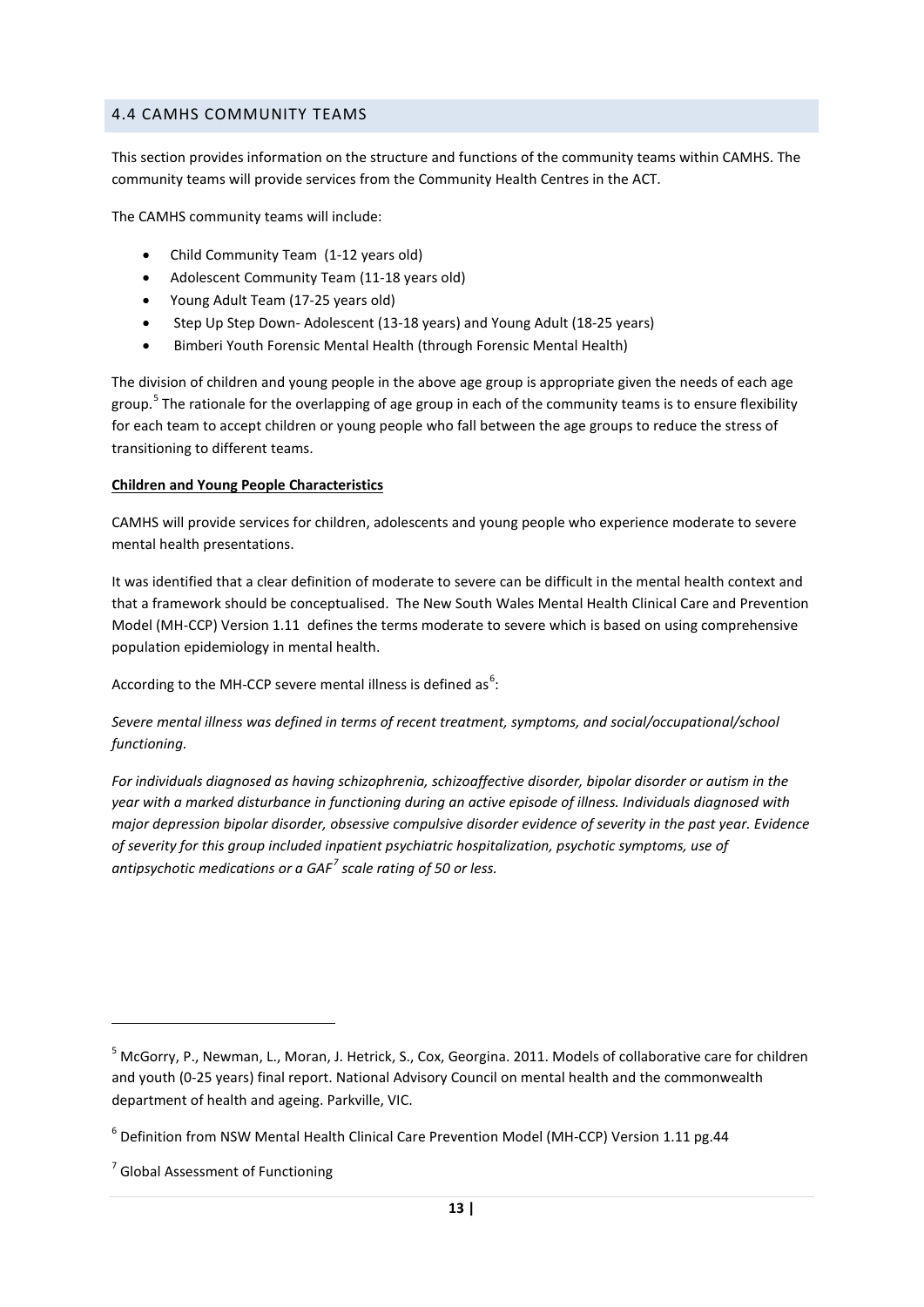It was identified diagnosing children and adolescents are particularly difficult as difficult and disruptive behaviours may occur in the context of developmental growth. Therefore, in the context of the MoC moderate and severe mental health presentations can be identified as:

- Not based on diagnosis
- Symptoms based
- Should be based on level of dysfunction and its impact on functioning
- Does not solely rely on a mental health diagnosis

# **Access:**

Access into CAMHS will be via CAMHS Access which is embedded within the community teams. Once a referral is received by CAMHS a triaging process will occur and an initial assessment over the phone provided. If CAMHS is deemed as an inappropriate service, efforts will be made to link the person into an appropriate service. If further assessment is required, a full assessment will be offered with one of the community team clinicians at the first available appointment time. Following the full assessment a multidisciplinary team discussion will occur to determine the most suitable service to assist the child or young person.

# 4.4.1 CHILDREN'S COMMUNITY MENTAL HEALTH TEAM

This team will focus in providing specialist child mental health services for children up to the age of 12 years. The recommendation is for this team to comprise of two sub teams (1-5 and 6-13 years) as children in these groups demonstrate potential mental health issues differently and require different intervention programs and clinical approaches to treatment.

The main focus for the Children's Community Mental Health Team is 'comprehensive assessment' including the child, family and parents and providing secondary consultation to other services or collaboration with other services. The service will provide secondary consultation to schools, other health professionals and medical professionals (GP and paediatricians). Clinical management for this age group will also be provided as required. Children with moderate to severe mental health presentations will be provided with a comprehensive assessment and clinical management and evidence based therapeutic interventions including: family therapy, group based therapy, individual therapy. This team will focus on family systems and integrated service delivery to provide holistic care for these children.

# 4.4.2 ADOLESCENT COMMUNITY MENTAL HEALTH TEAM

The Adolescent Community Mental Health Teams will provide assessment, intervention and therapeutic programs for adolescents and young people aged between 11—18 years. The Adolescent Community Mental Health Team will form the interface between ASUSD service and include the provision of mental health services to young people at the BYJC.

Current statistics indicate that children and young people in these age groups can be difficult to engage. Where the development of significant mental health symptoms are indicated innovative models to engage adolescents and young adult have been identified<sup>[8](#page-14-0)</sup>. A youth worker will become a community team member to assist in engaging young people for therapy. The youth worker role will include participation in multidisciplinary team (MDT) activities. The utilisation of youth workers in mental health services has been

<span id="page-14-0"></span><sup>&</sup>lt;sup>8</sup> ABS National Survey of National Survey of Mental Health and Wellbeing: Summary of Results (2008).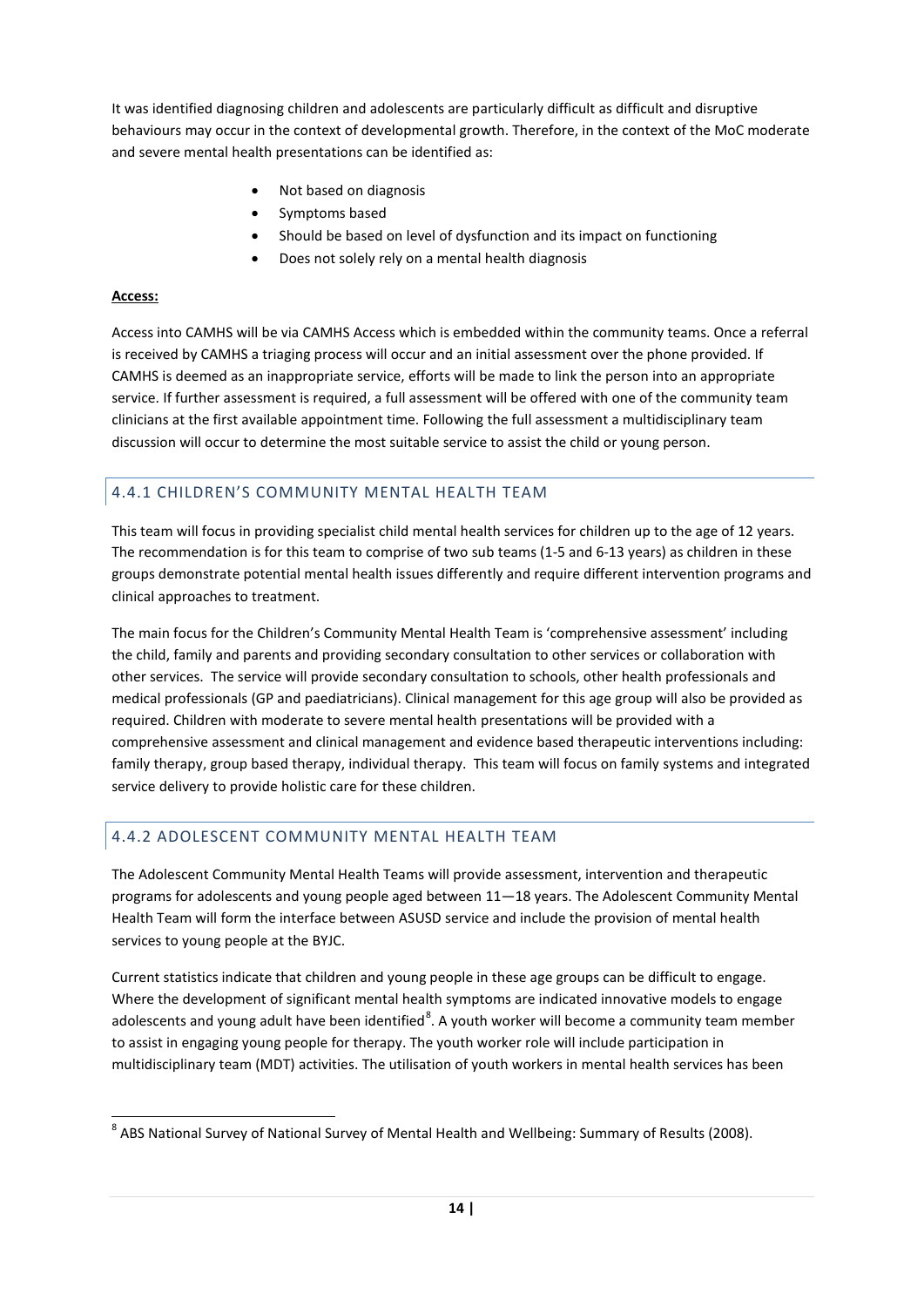widely documented<sup>[9](#page-15-0)</sup>. Collaboration with other services for young people with complex needs and assertive follow up (eg. Home visiting) will be functions undertaken by this team.

Group based interventions including carers will be provided by this team including relevant therapeutic groups (eg. Anxiety Programs).

#### 4.4.3 YOUNG ADULT COMMUNITY MENTAL HEALTH TEAM

The Young Adult Community Mental Health Team will provide assessment, intervention and therapeutic programs for young people aged 17-25. The Young Adult Community Mental Health Team will form the interface between YSUSD service.

Similar to the Adolescent Community Mental Health Team, a youth worker will become a community team member to assist in engaging young people for therapy. The youth worker role will include participation in multidisciplinary team (MDT) activities. Collaboration with other services for young people with complex needs and assertive follow up (eg. Home visiting) will be functions undertaken by this team.

# 4.4.4 STEP UP STEP DOWN SERVICES

**.** 

A clinician from the Adolescent and the Young Adult Community Mental Health Teams (also called the SUSD clinician) will provide the interface between CAMHS inpatient services, the SUSD program and the CAMHS community teams. SUSD programs provide an interface between hospital and community life for Adolescents (13-17) and Young Adults (18-25). The SUSD facilities are managed by a community agency working in partnership with ACT Health. The SUSD clinicians from CAMHS community teams in collaboration with the community agency will assess children and young people who have been referred to the program, monitor their mental health status and provide consultation and feedback for the community agency operating the SUSD facility. The SUSD clinician will participate in MDT activities with the community team and inpatient service to ensure active communication across all teams.

# 4.4.5 BIMBERI YOUTH FORENSIC MENTAL HEALTH

Mental Health services for young people will continue to be offered by the FMH Service within MHJHADS. To facilitate care coordination from Bimberi to the community, a CAMHS Bimberi Liaison Clinician will attend the Bimberi Services meeting on a weekly basis to facilitate referrals for young people who are detained but who are not CAMHS consumers or for the discharge planning for young people who are known to CAMHS.

For CAMHS consumers detained in Bimberi, the clinical manager will continue to provide support and therapy (whilst the young person is detained). The Bimberi Psychiatrist and the young person's community treating Psychiatrist will liaise closely on treatment regimes. A Justice Health Nurse will also assist with the care

<span id="page-15-0"></span><sup>&</sup>lt;sup>9</sup> Rickwood, D. 2010. Engaging young people in mental health care: The role of youth workers. Headspace ACT and University of Canberra. http://www.groups.psychology.org.au/Assets/Files/SKYS-Presentation-10May2010.pdf

Getting Through: Responding to young people's mental health issues in the youth sector. 2006. The Youth Affairs Council of South Australia. [http://www.yacsa.com.au/documents/mental\\_health\\_paper111006.pdf](http://www.yacsa.com.au/documents/mental_health_paper111006.pdf)

Patel, V., Fisher, AJ., Hetrick, S. &McGorry, P. 2007. Mental health of young people: a global public-health challenge. The Lancet; vol. 369 pp. 1302-1305.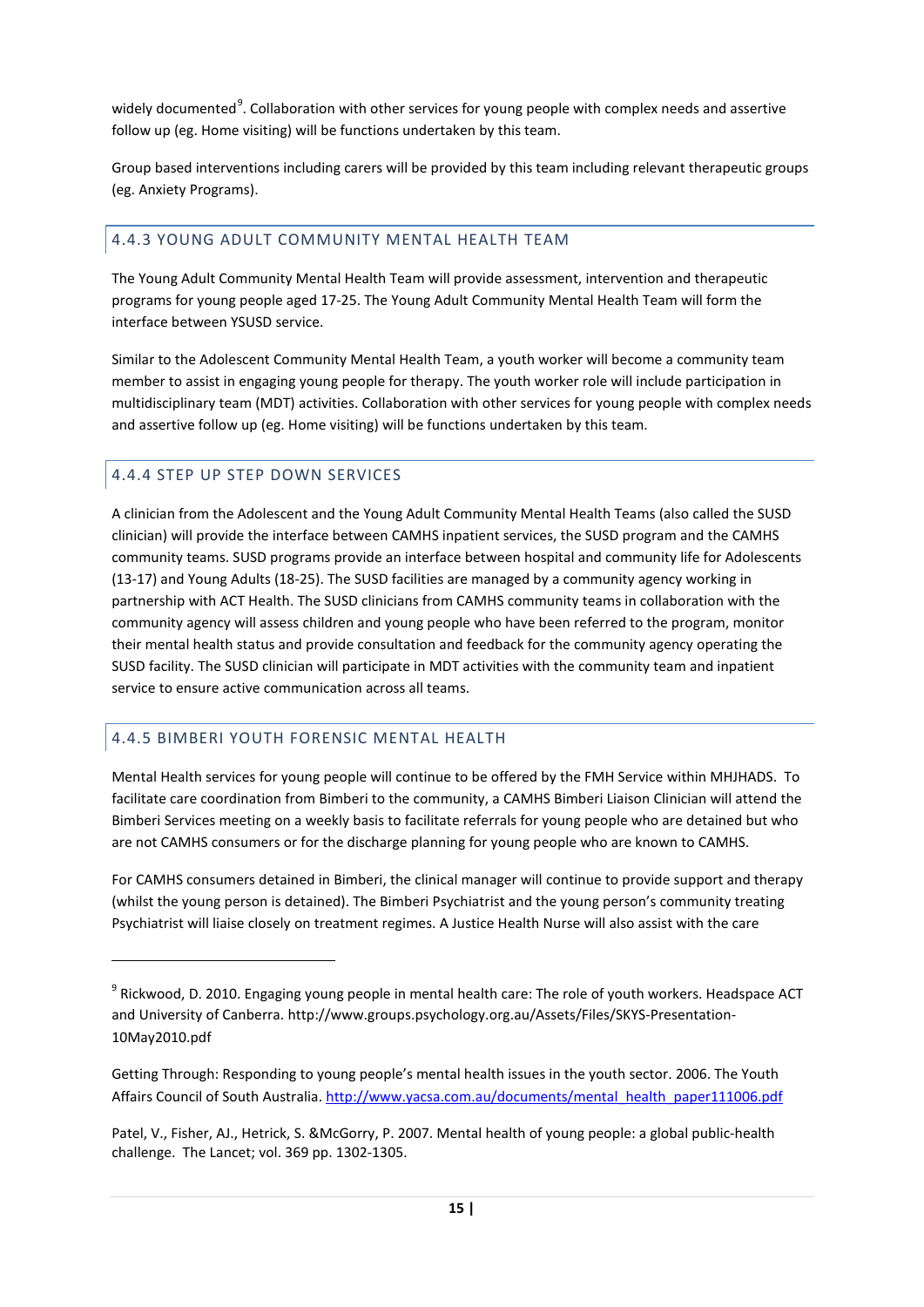coordination of young people from Bimberi to the community and provide outreach to these young people who are considered most vulnerable post discharge from Bimberi.

# 4.4.6 SERVICE PRINCIPLES

#### **Person and family centred**

The CAMHS community teams will provide person and family centred care. CAMHS acknowledges that families are generally the main support and strength for children and young people with moderate to severe mental health presentations. Families and carers will be invited to participate in decision making with their child or young person. Great value is placed on the child and young person's opinion and their perceptions of their recovery. The CAMHS community team will endeavor to empower children, young people and their families through the care provided. Clinicians will support families and carers in their caring role and respect people from different cultural backgrounds including their values and belief systems. The involvement of children and young people, their carers and families in the planning, delivery and evaluation of the services will be encompassed throughout their involvement with CAMHS.

#### **Collaboration and continuity of care**

The CAMHS community teams will work in partnership with relevant stakeholders to ensure the best possible care for children, young people and their families and carers who access CAMHS. CAMHS will work with services who are engaged with the children, young people and families via regular case conferences, telephone contacts /support and the invitation of these stakeholders to case reviews.

CAMHS will participate in regular networking meetings with other community agencies to ensure that the relevant linkages are maintained and that CAMHS clinicians are aware of services that are provided in the community in order to inform children, young people and their families of relevant supports that are available elsewhere.

#### **Multidisciplinary**

CAMHS community teams will utilise a MDT model that includes psychiatrists, psychiatry registrars, registered mental health nurses, psychologists (clinical and registered), social workers, occupational therapists and youth workers. The team will provide a range of expertise including but not limited to: assessment of occupational function; standardised psychometric and occupational therapy assessments; evidence based interventions; supportive counseling and therapy; medication management/review, and family based therapy.

All relevant staff within the teams will be registered under the Australian Health Practitioner Regulation Agency (AHPRA). In the case of Social Workers, they will be eligible for membership of the Australian Association of Social Work (AASW).

#### **Recovery Focused**

Recovery means different things to each person. According to the National Standards for Mental Health, recovery means: gaining and retaining hope, understanding one's abilities and limitations, engaging in an active life that has value and meaning, a sense of personal autonomy, and a positive sense of self. The CAMHS community teams will work in collaboration with the young person and their carer/families and other stakeholders to identify their recovery goals and will aim to achieve these goals through a range of intervention strategies.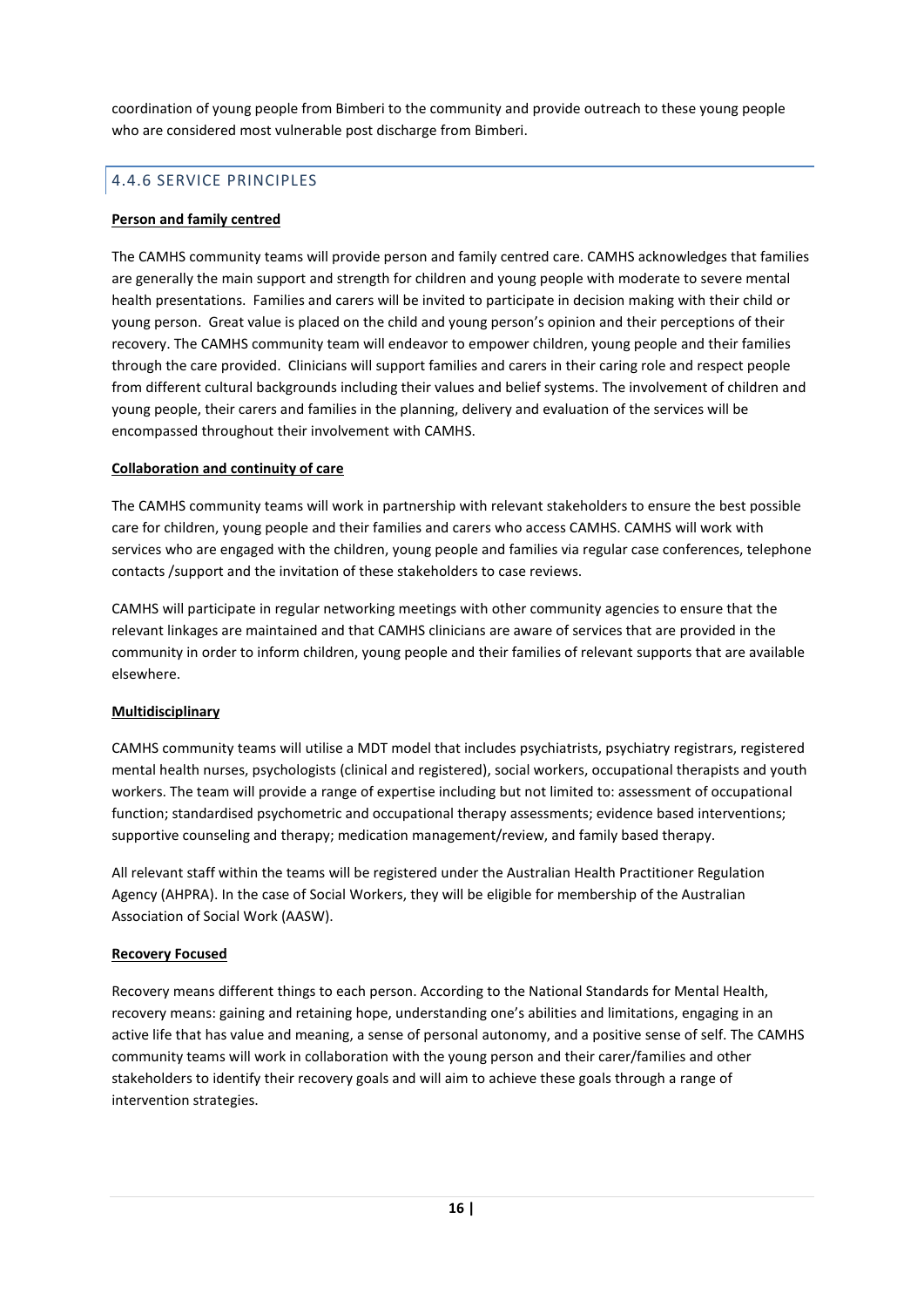#### **Safety and Quality**

Within the CAMHS community teams, evidence based interventions will be provided as part of the care package provided to children, young people and their family. The environment in which CAMHS services are provided will be safe and children and young people friendly.

A high quality service will be maintained through ongoing feedback from the children, young people, family/carers, and stakeholders and ongoing review and quality improvement activities within the service.

# 4.4.7 CO-MORBIDITY STRATEGY

CAMHS will provide a holistic and consistent approach in the management of young people experiencing both mental health and alcohol, tobacco and other drug (ATOD) problems. Consistent with the *ACT Comorbidity (Mental Health and Alcohol, Tobacco or Other Drug Problems) Strategy 2012-2014* CAMHS will provide the following to young people with mental health and co-occurring ATOD issues:

- Young people who are referred to CAMHS will receive a Youth Alcohol, Smoking and Substance Involvement Screening Test (ASSIST) $^{10}$ .
- For young people who have been screened as mild to moderate ATOD issues and experiencing a moderate to severe mental health issues, brief interventions will be provided.
- Work collaboratively with Alcohol and Drug Services (ADS) in supporting young people with severe ATOD issues.

Clinicians will be skilled in the provision of brief interventions for mild to moderate ATOD issues through further training. For more complex ATOD issues CAMHS will consult and work collaboratively with ADS.

# 4.4.8 KEY PARTNERSHIP GROUPS

CAMHS is committed to a collaborative approach to service delivery to facilitate the recovery of children and young people and meet the needs of their families/carers. CAMHS has a number of key partnership groups with both government and community agencies including headspace ACT and the ADS within the Division of MHJHADS.

#### *School Counsellors*

CAMHS will work collaboratively with school counsellors within the Education and Training Directorate which will include secondary consultation to support children and young people maintain their schooling and provide mental health promotion.

#### *General Practitioners*

**.** 

Ongoing involvement of General Practitioners, in the assessment and treatment of young people within CAMHS will continue. GPs will be updated on the young person's progress, including outcome of assessments and discharge planning. Secondary consultation to GPs on complex mental health presentations will be provided as an ongoing CAMHS service.

<span id="page-17-0"></span><sup>&</sup>lt;sup>10</sup> Youth Alcohol, Smoking and Substance Involvement Screening Test (ASSIST) screens all levels of problem and risky substance use. A risk score is provided at the end of each substance and scores are grouped into low, moderate or high risk.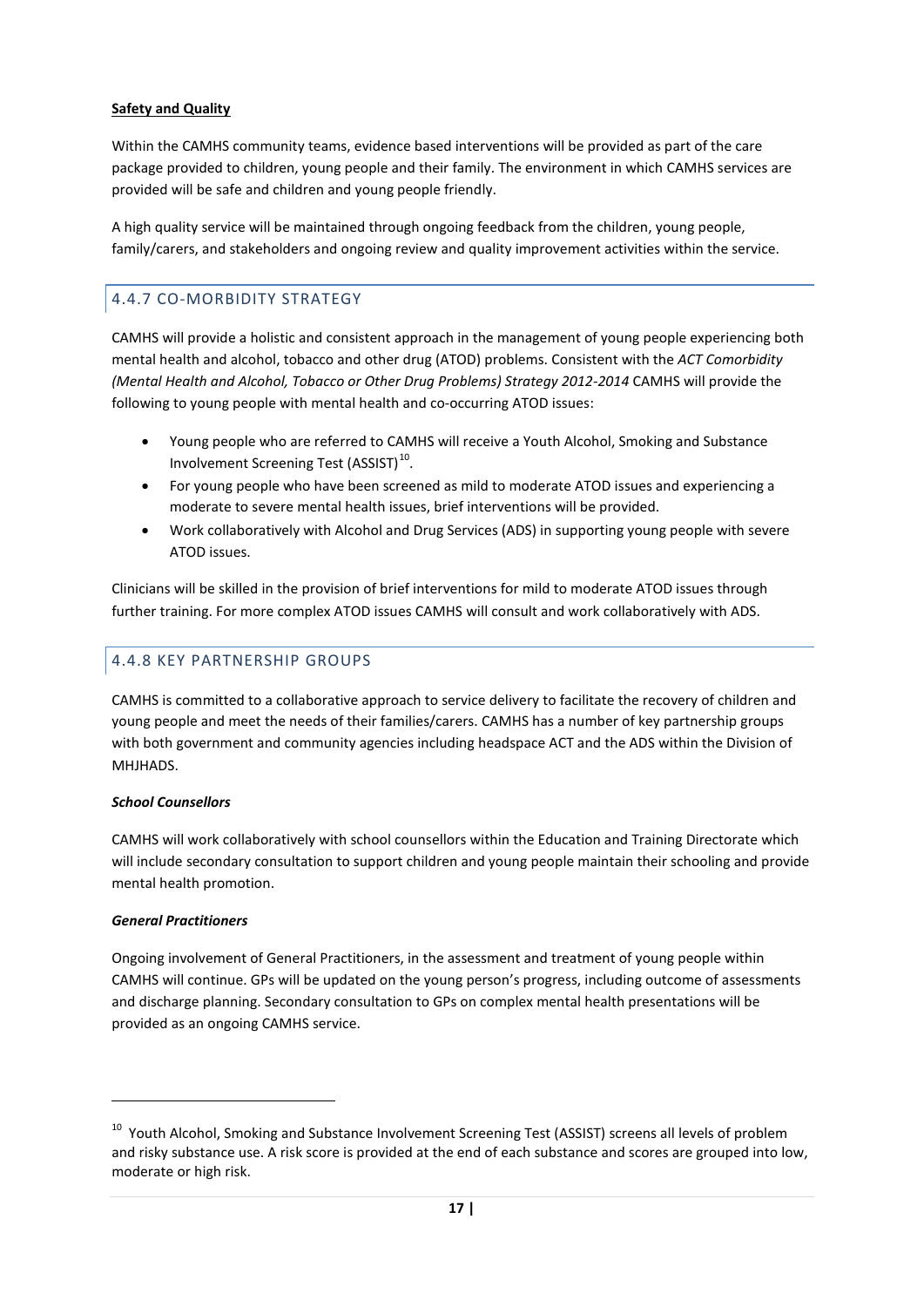#### *headspace ACT*

A clinician will provide outreach to Headspace ACT to complete assessments and/or provide therapeutic interventions for children and young people whose mental health presentation may have deteriorated not reaching the threshold for a moderate to severe mental health presentation. If the young person continues to deteriorate and further support is required a direct referral and allocation is made to the CAMHS community teams by the CAMHS Headspace Clinician.

#### *Alcohol and Drugs Services*

For young people who present with mental health and alcohol and drug issues, CAMHS will provide joint assessments for children and young people who present with mental health and alcohol and other drugs issues.

#### *Community Agencies*

CAMHS will work in partnership with community agencies in the provision of clinical mental health services to children and young people.

#### *Private Mental Health Care Providers*

CAMHS will work collaboratively with private mental health care providers under the Better Access to Mental Health Care Initiative. This includes facilitating referrals to and from private therapists (including private Psychiatrists) and secondary consultation.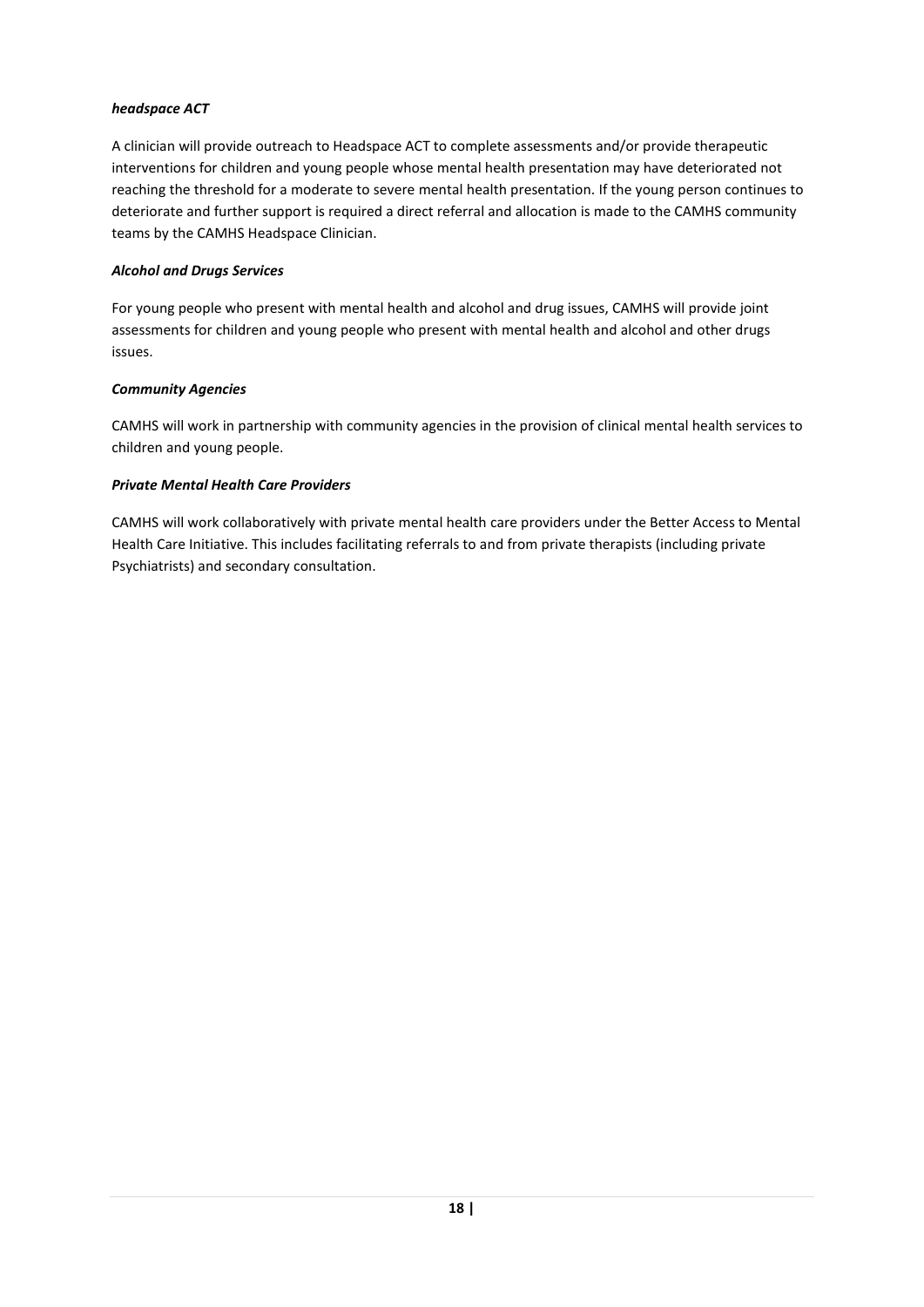# **DIAGRAM 4: REFERRAL TO CAMHS COMMUNITY TEAMS**

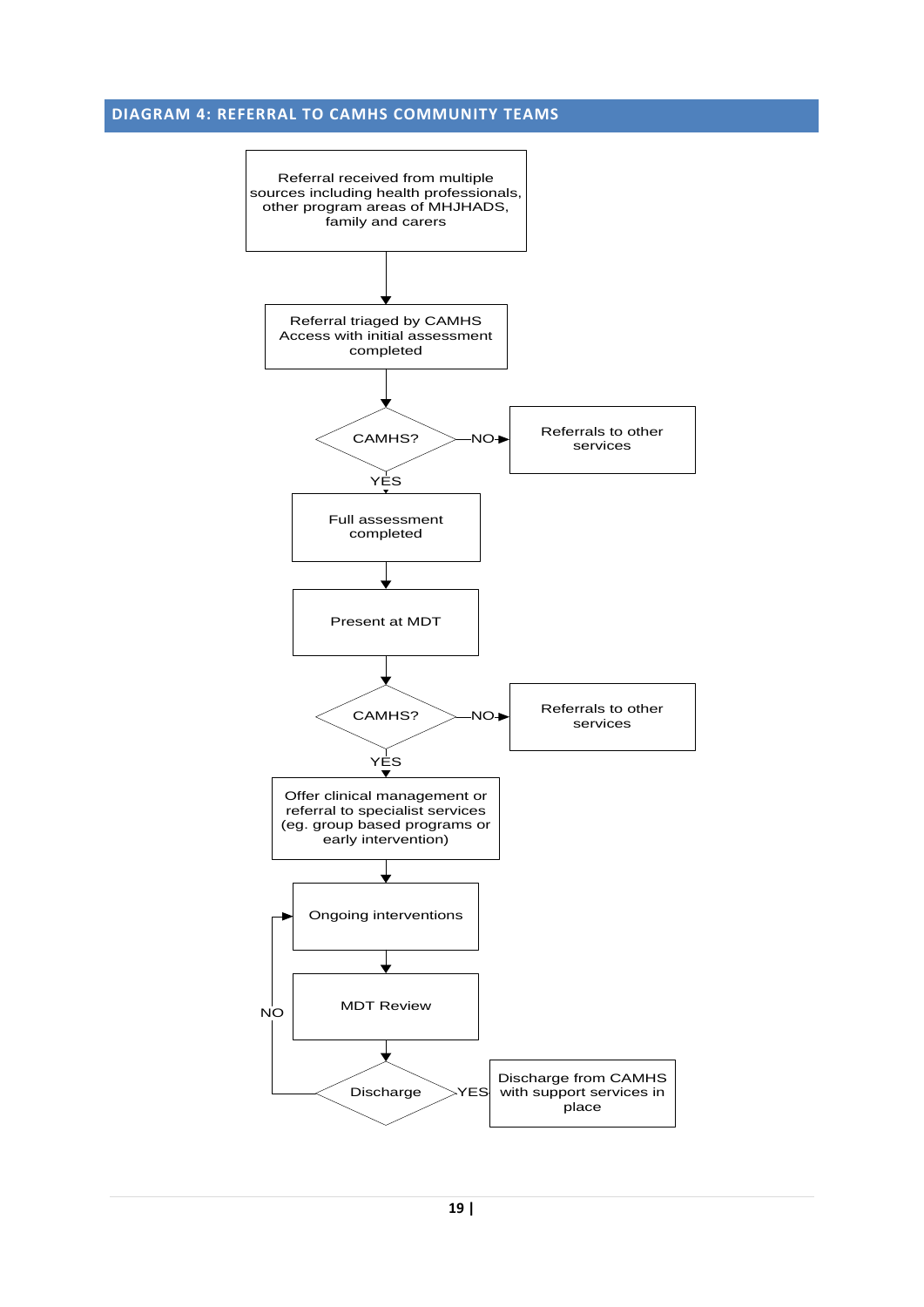#### DIAGRAM 4.1 CAMHS COMMUNITY TEAMS WORKFLOW

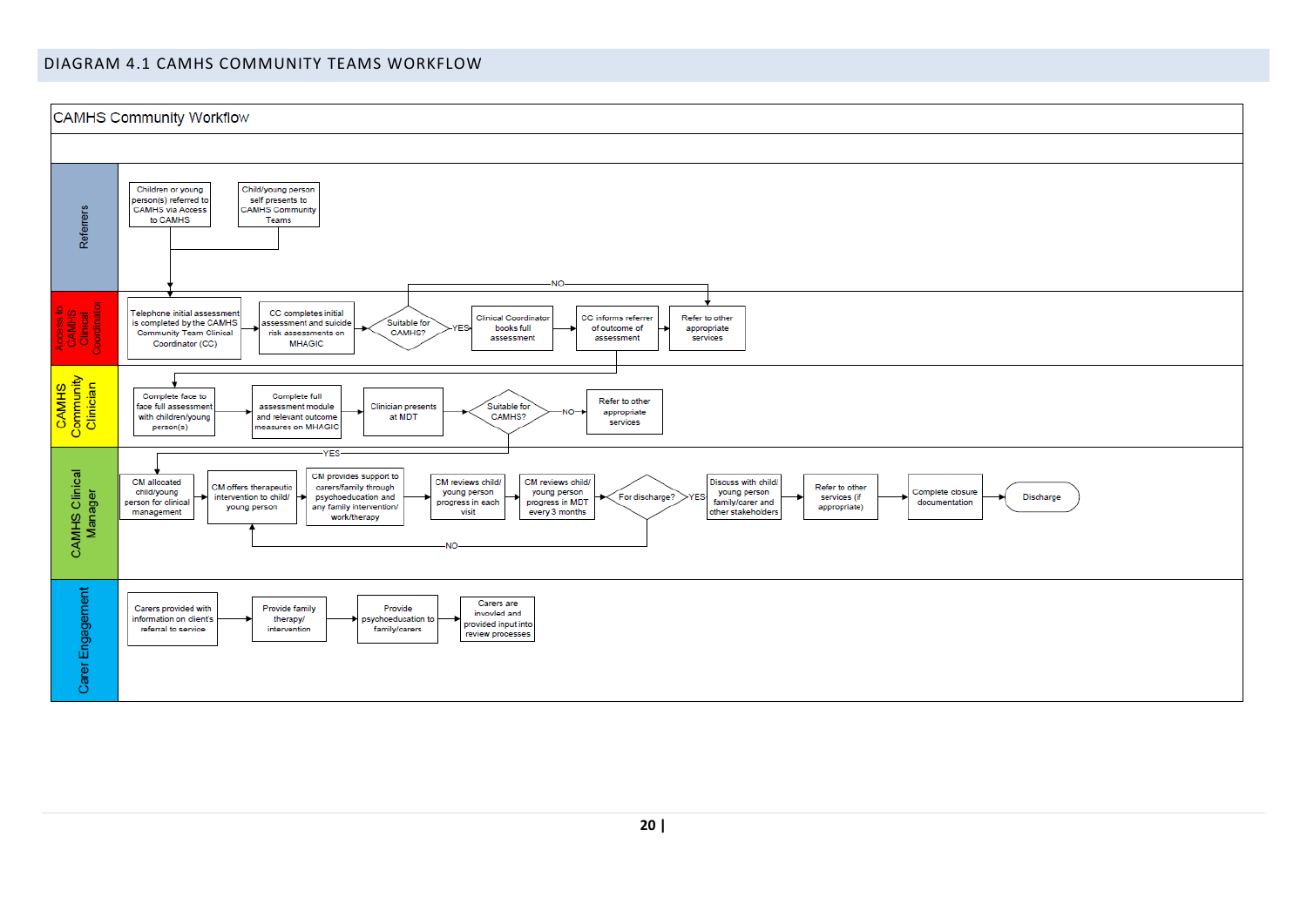# 4.5 CAMHS INPATIENT SERVICES

CAMHS will provide care and treatment for young people age between 13-25 years of age who require an inpatient admission. Children under 13 will continue to access mental health inpatient care via the paediatric ward at CH.

Children and young people of the ACT currently do not have access to mental health specific inpatient services. The Mental Health Services Plan <sup>[11](#page-21-0)</sup> identified the need for specific dedicated acute mental health beds to meet the needs of the adolescent and young adult population.

#### **CAMHS Inpatient Services**

Initial Models of Care development for inpatient services within CAMHS highlighted the need for the services to be located on the CH&HS campus to retain close service integration with paediatric inpatient services and the AMHU. An analysis of the current supply and demand for inpatient beds for children and young people up to the age of 25 has been completed<sup>[12](#page-21-1)</sup> and incorporated into the planning of inpatient services within CAMHS.

CAMHS will continue to explore community options prior to making a decision on whether hospital admission is required. A multisystem and a multidisciplinary approach to care will be utilised for CAMHS inpatient services. CAMHS inpatient services will provide short term care and treatment in a safe and therapeutic environment to enable to focus on their recovery plans/goals. Medical, social and psychological approaches to managing symptoms and education for the young person, family and carers about their mental health and recovery will be part of the services provided.

#### **Young People Characteristics**

The CAMHS Inpatient Service will provide short term inpatient care and treatment to young people aged between 13-17 and 18-25 who are:

- Experiencing severe mental illness and are unable to be supported in an intensive community support environment
- Presenting with a severe psychotic episode or severe mood disorder where a lesser restrictive option is not available or appropriate
- Treatment resistant and a supportive environment required due to medication complications (eg. Young person coming off clozapine or on numerous psychotropic medications and change required in supportive environment)
- On orders under the *Mental Health (Treatment and Care) Act 1994*

#### *Mother and Babies*

1

Women and their infants who require hospital admission due to a perinatal mental health presentation will access the AMHU in the vulnerable persons area or Ward 2N at the Calvary Hospital.

<span id="page-21-0"></span> $11$  ACT Mental Health Services Plan 2009-2014

<span id="page-21-1"></span> $12$  Further information on the supply and demand for inpatient beds see appendix 6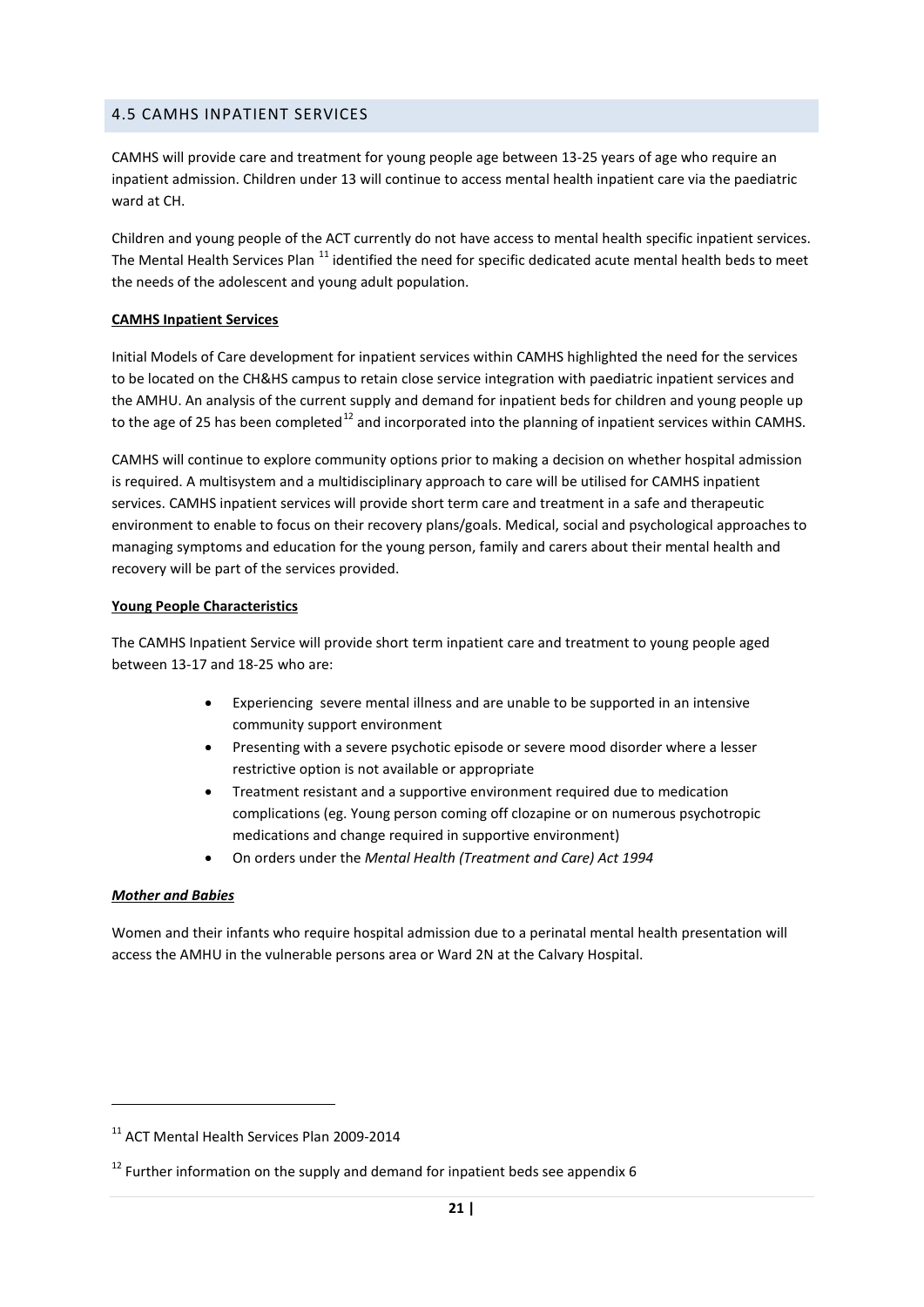#### *Developmental vs. Physical Age*

There will be times when young people who are of a certain age may behave developmentally differently than their physical age. In such situations the most appropriate inpatient setting will be determined in consultation with the relevant unit consultants, carers /families and the young person.

#### **Web Based Bed Management System**

A web based bed management tool has been developed by MHJHADS to provide a 'snapshot' on all mental health beds (acute and sub-acute) within the Division for patient flow coordinators. A decision for hospital admission will be made in collaboration with the young person, carer, psychiatrist and clinical manager. An inpatient bed will be booked via the patient flow coordinator for the division who has access to the web based bed management tool. If a hospital bed is unavailable in AMHU, information regarding vacancies in other areas such as the Step up Step down Programs or other Inpatient Units of MHJHADS can be ascertained.

#### **Access:**

**.** 

Access<sup>[13](#page-22-0)</sup> for young people to the inpatient service will be via a number of pathways including:

- Via the ED (Calvary or CH&HS)
- Directly from the CAMHS Community/Specialist Teams/Programs
- Direct transfers from other hospitals

#### *Via the emergency department:*

Young people who are to be admitted to CAMHS inpatient services can be assessed at the CH&HS ED via the MHAU. Children and young people may be directed to attend the CH&HS ED from GP, school counsellors, other health professionals. An assessment will be completed by the CAMHS Assessment Liaison Nurse or the MHAU Assessment Team after hours. Prior to considering a hospital admission, the suitability for intensive community supports will be identified. If the decision for hospitalisation is required, a review by the Psychiatry Registrar will be required to proceed. Once the Registrar completes the assessment and determines that hospitalisation is required, a discussion with the Psychiatrist of the unit occurs to confirm the decision. Relevant physical assessment and documentation will be completed for the admission to progress.

# *Directly from the CAMHS Community Teams:*

Young people who are assessed at the CAMHS community teams or specialist programs can be admitted directly into CAMHS inpatient services. Children and young people will need to be assessed by a CAMHS Psychiatrist who makes a decision on whether hospitalisation is required. The CAMHS community Psychiatrist will liaise with the inpatient Psychiatrist regarding admission and a bed can be booked via the patient flow coordinator. The young person and/or their carer will then make their way directly to the Inpatient Service.

# *Transfer from other wards within CH&HS/Calvary Hospital:*

Young people can be directly transferred to CAMHS inpatient services from other wards within CH&HS or Calvary Hospital. If a young person is deemed requiring an acute mental health admission following medical clearance, an assessment will be required from CAMHS Assessment Liaison Nurse and/or Consultation Liaison

<span id="page-22-0"></span><sup>&</sup>lt;sup>13</sup> Access for consumers to the Inpatient Unit will be via the pathways indicated. See the Access points in the Inpatient Services Workflow Diagram in Diagram 5.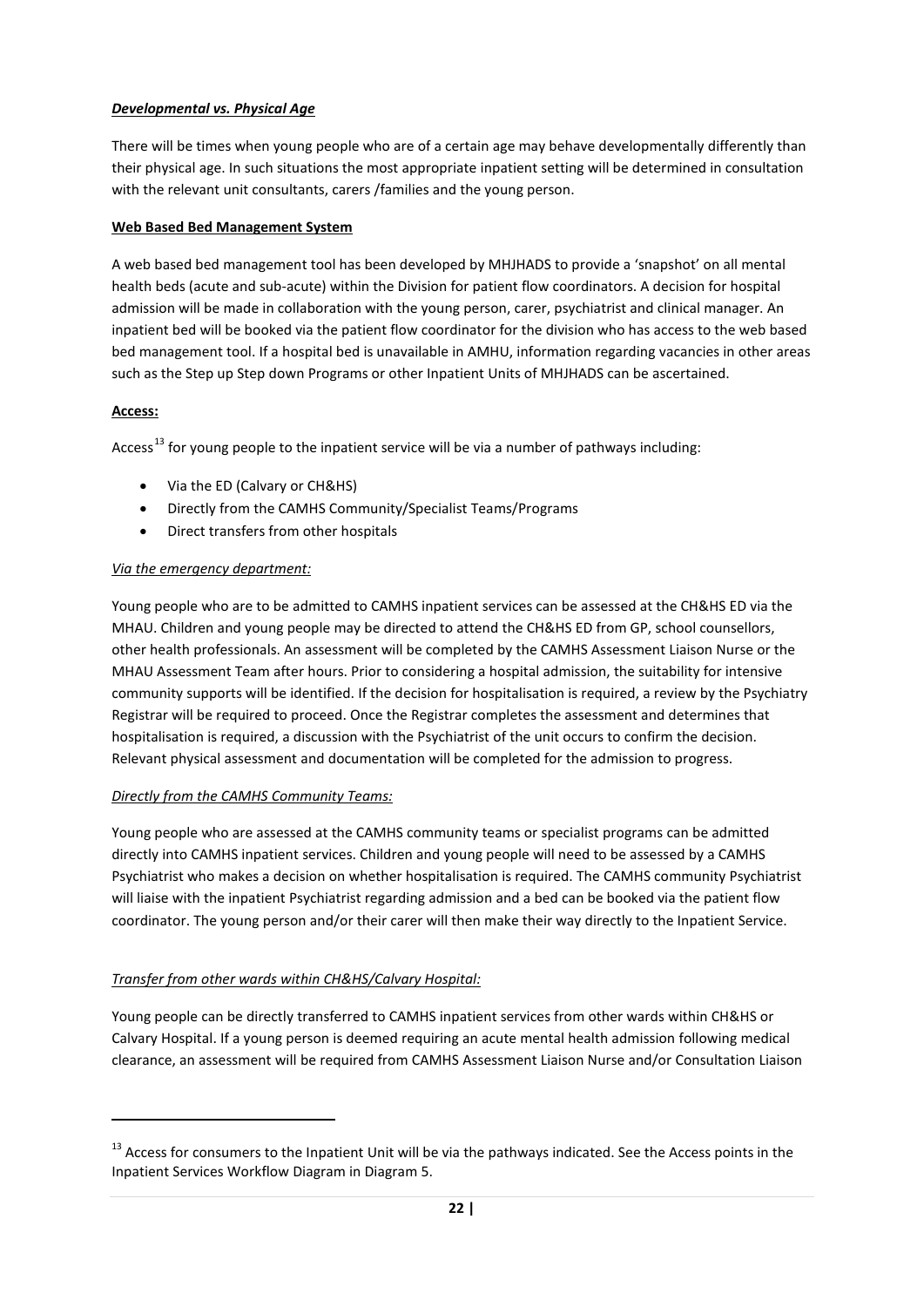Service. If admission is required the CAMHS or the Consult Liaison Psychiatrist will liaise with the inpatient Psychiatrist and a bed booked via the Patient Flow Coordinator.

#### *Direct transfers from other hospitals:*

Children and young people who are inpatients from another hospital can be directly admitted into the Inpatient Service following referral from the relevant hospital.

#### *Arrival/assessment/treatment initiation*

When the young person arrives at CAMHS inpatient services, they will enter via reception. For children and young people who are on Mental Health Orders, entry can be via the unit's assessment area. Once the young person arrives at the unit they will be accompanied to the assessment area where the admission process, including orientation to the unit, and their rights and responsibilities will be explained. At this time, if a young person has not been physically examined, a Psychiatry Registrar will complete a physical examination.

Upon arrival, the young person will be involved in a nursing assessment where basic admission paperwork is completed. The young person will participate in completing a recovery and de-escalation plan.

#### **Stabilisation**

Once the basic admission process is completed, the young person will be reviewed by a Psychiatrist in the next ward round .This could be the next day depending on when the young person has been admitted into the unit.

#### **Treatment Planning**

Treatment planning will occur via the MDT ward round, where a discussion will be made on the therapeutic options available. This discussion will occur with the team/young person/carer. If a clinical manager is involved within the community, they will attend the unit to assist with treatment planning and support.

#### **Treatment Engagement**

Within inpatient services, the young person will be allocated a nurse who will ensure that daily reviews are completed, that the young person is on track with his/her therapeutic activities. Specific allied health staff will provide the relevant therapeutic activities. The young person's clinical manager will also attend the Inpatient area to provide support.

#### **Review Process**

Children and young people's progress will be reviewed daily with a formal MDT meeting twice per week when admitted into CAMHS inpatient services. A formal MDT meeting will occur with the young person's clinical manager, the treating team within the unit in conjunction with the young person, their families, carer and relevant stakeholder around the progress of the young person. Areas of review will include current mental state, psychosocial status and medications. If consent if obtained, relevant agencies can be invited to this multidisciplinary team meeting as required (e.g. youth worker, school counsellor).

Daily review by the nurses and psychiatrists will occur as part of ongoing management and therapeutic planning for the young person.

# **Therapeutic Interventions**

A number of therapeutic interventions will be provided within CAMHS inpatient services. Structured activities and therapeutic interventions will form part of the MoC. The design of therapeutic programs will utilise a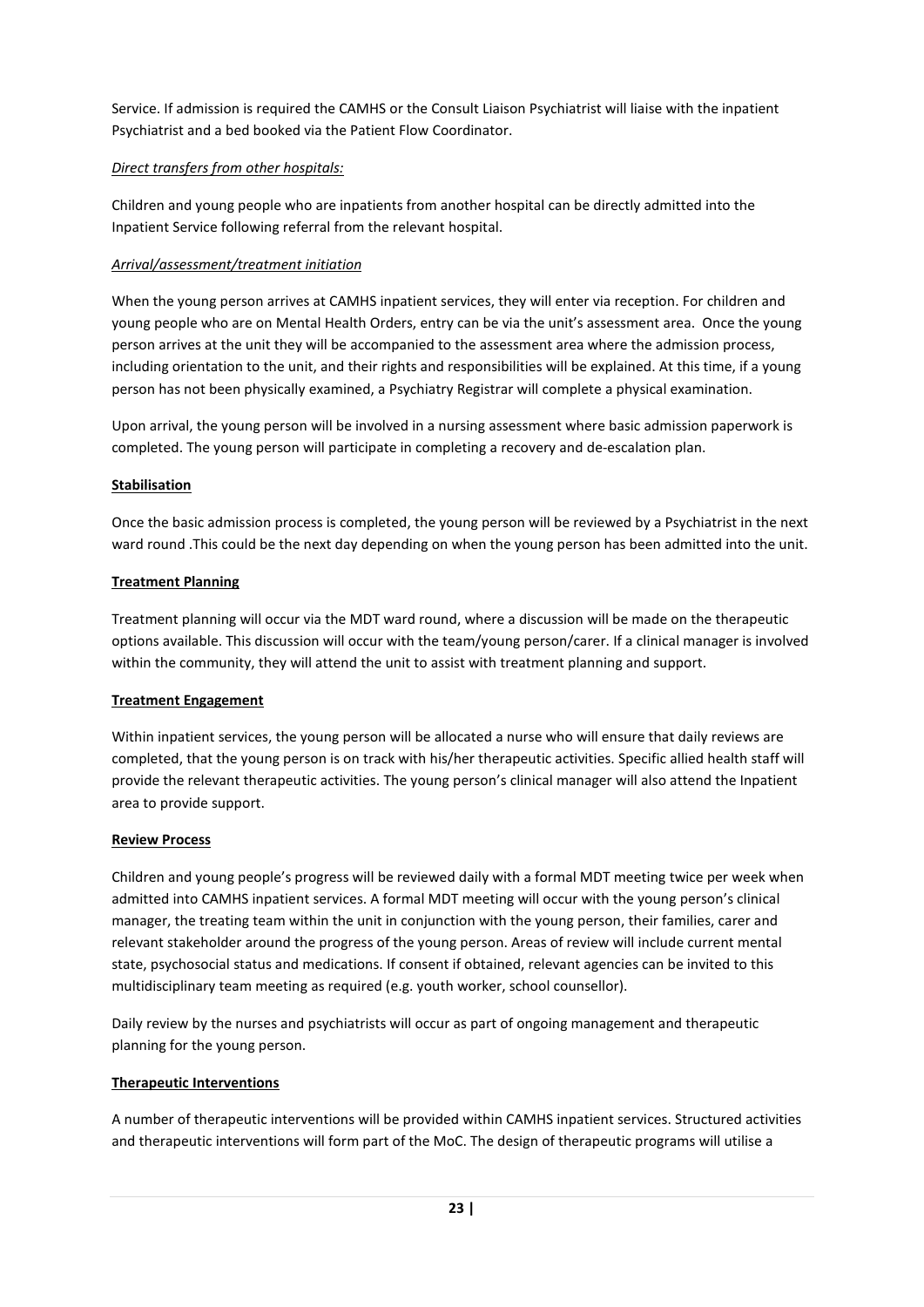strength based and recovery oriented approach. Therapeutic programs that will be provided within inpatient services for CAMHS will include:

- Schooling (via the PATCH school)
- Individual therapy with clinical manager
- Therapeutic programs-eg. sensory modulation, stress management etc
- Allied Health support- outsourced from CH&HS or within the service
- Vocational support/Centrelink
- Housing/Accommodation support
- Creative arts therapy
- Physical activity-eg. gym
- Internet usage
- Visits from friends/families/other workers
- Visits from Public Advocate
- For young people (18-25 years) to attend therapeutic activities at AMHU

#### **Discharge Planning**

Discharge Planning will occur from when the young person is admitted into the CAMHS inpatient services. This will include liaising with relevant stakeholders, clinical managers, the young person, families and carers. Effective discharge will promote continuity of care for young people within the health system. There will be daily reviews by nurses in the unit and/or the MDT.

#### **Paediatric Ward**

Children 12 years and under whom require an inpatient admission to hospital for mental health reasons will be admitted to the paediatric ward. Admission to the paediatric ward will be a joint decision between a CAMHS consultant psychiatrist and a consultant paediatrician.

Children and young people, who are admitted into the paediatric ward for medical reasons and have a mental health issue, will have access to CAMHS support via the CAMHS Consultation Liaison clinician. After medical stabilization, and if a mental health admission is still required, arrangements will be made by between the CAMHS Psychiatrist and a bed booked via the Patient Flow Coordinator.

#### **Consultation Liaison**

CAMHS will continue to provide consultation liaison to the paediatric ward for any mental health concerns identified with inpatients on the ward.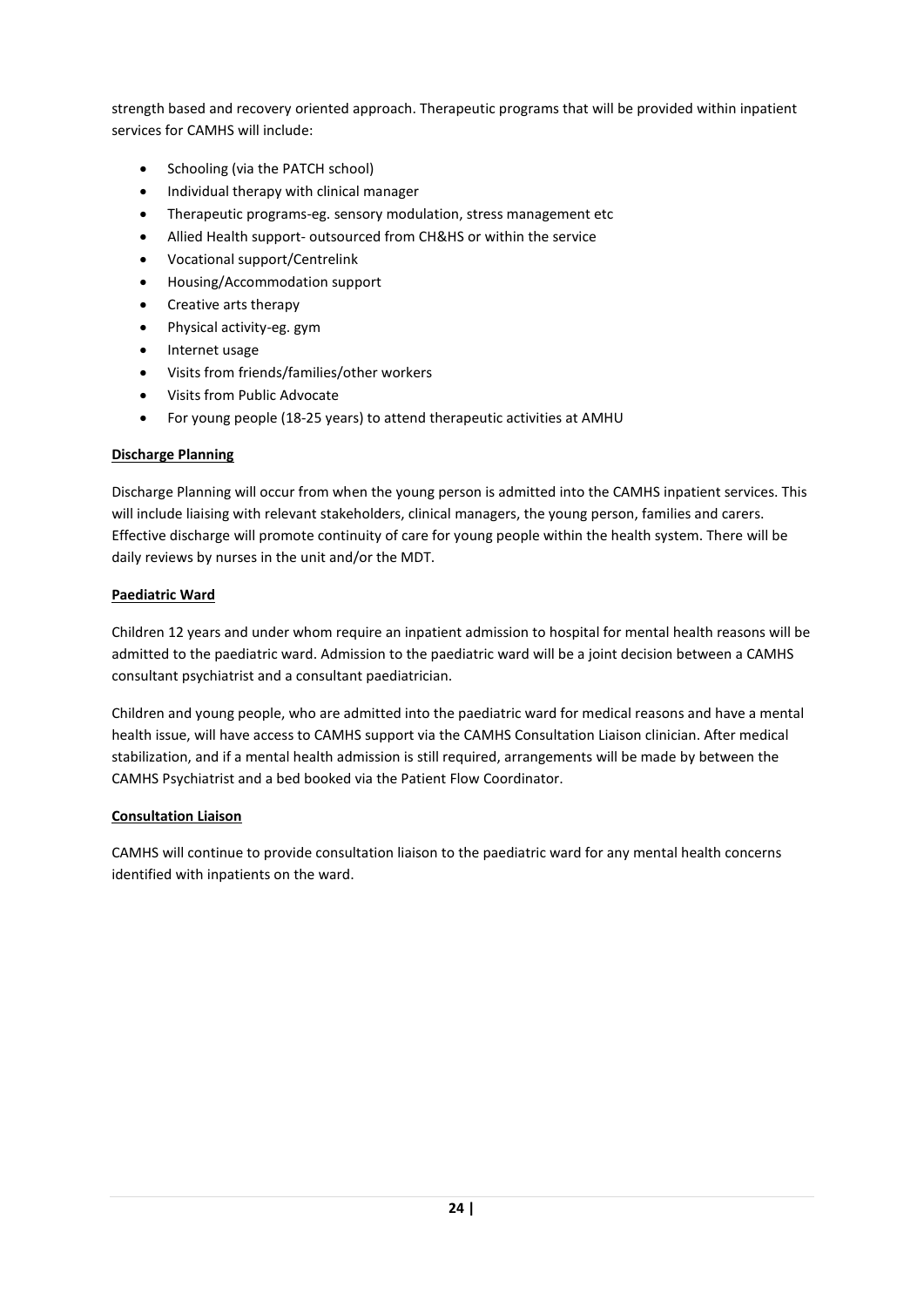# 4.5.1 SERVICE PRINCIPLES

#### **Person and Family Centred**

CAMHS inpatient services will provide safe and effective person centred care. Young people in collaboration with their families and carers will have the right to timely and ongoing information about their health status, treatment regime and the services that are available to them.

Treatment for young people will be provided in the least restrictive environment, guided by principles of recovery and as determined under the Human Rights Act 2004 and the Mental Health (Treatment and Care) Act 1994.

Each person is an individual with rights to respect, dignity and privacy. Cultural and gender sensitivity is required for young people who identify with various cultural and/or ethnic groups or have diverse family and social networks, educational backgrounds, religion, belief systems or socio-political views. The Inpatient Unit will have the capacity to meet cultural, gender and spiritual needs of young people.

#### **Collaboration and Continuity of Care**

There will be clear communication pathways between the CAMHS inpatient service, the young person and their family, other inpatient services, CAMHS community teams, relevant government and community agencies to ensure collaboration and continuity of care.

#### **Multidisciplinary**

A flexible and integrated multidisciplinary staffing model will enable staff to rotate between the adolescents and young adult sections of the service. Clinical leadership will be provided by the Psychiatrist of the service through the Clinical Director of CAMHS.

CAMHS inpatient services will offer a range of therapies by a range of disciplines including staff specialists, psychiatrists, registered nurses (RN), and allied health staff. Allied health services such as dieticians and physiotherapists will be sourced from the CH&HS. Social workers, psychologists and occupational therapists will form an allied health team providing a range of interventions.

The team will work collaboratively and participate in the multidisciplinary ward rounds to review the progress of young people in the unit.

#### **Recovery Focused**

All health professionals, community agencies and nominated support people involved with the young person during their recovery journey participate in planning and implementation. There will be clear communication pathways between inpatient services, the young person and their family, other inpatient services, community mental health teams, young person, their families and carer, organisations and community agencies to ensure continuity of care and quality collaboration.

When a young person is admitted to the inpatient service, a recovery plan will be completed. The aim is to provide systems and supports to assist the young person on their journey of recovery by offering flexible and diverse range of service options to suit the young person's and their family/carer needs.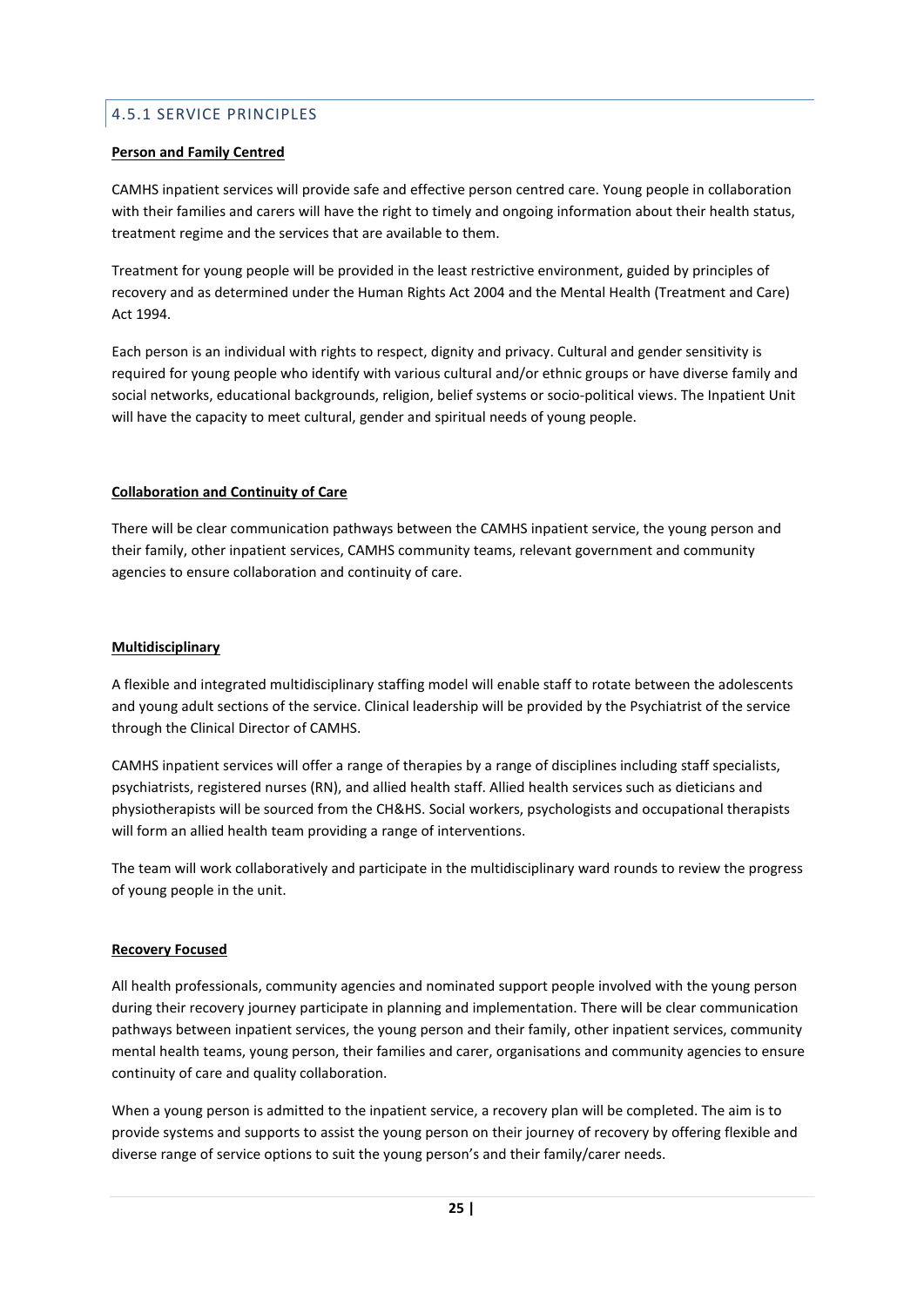#### **Safety and Quality**

CAMHS inpatient services will be safe for children, young people, their families and carers. The service's therapeutic requirements are designed to facilitate a feeling of safety with good visibility, logical flows, comfortable amenities and waiting areas that are designed to promote recovery.

A high quality service will be offered through ongoing feedback from children, young people, family and carers and stakeholders. There will be ongoing review and quality improvement activities within inpatient services. Staff will have up-to-date information on mental health issues and effective interventions for children and young people through staff development activities and continuing professional development activities.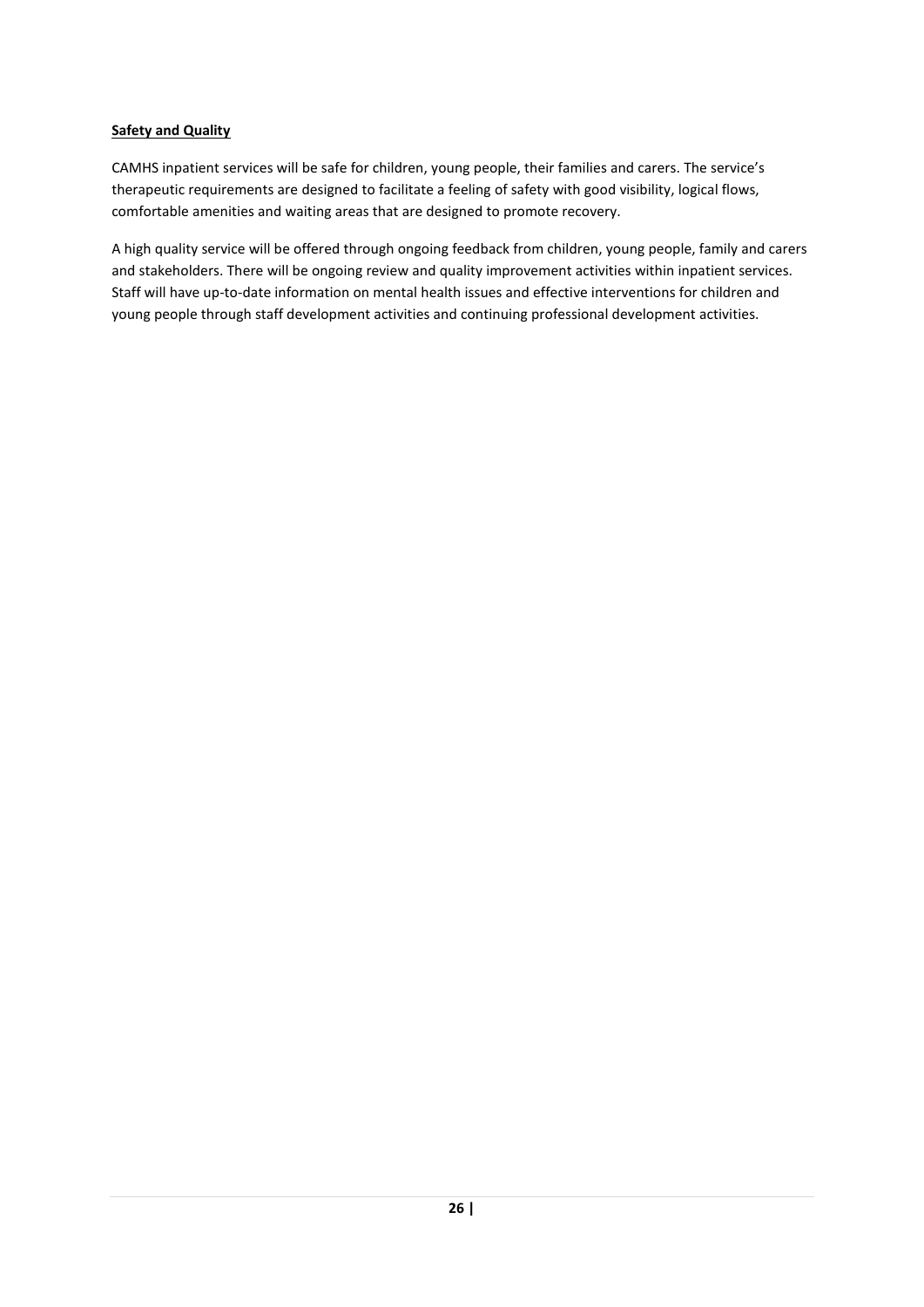#### **DIAGRAM 5: CAMHS INPATIENT SERVICES WORKFLOW**

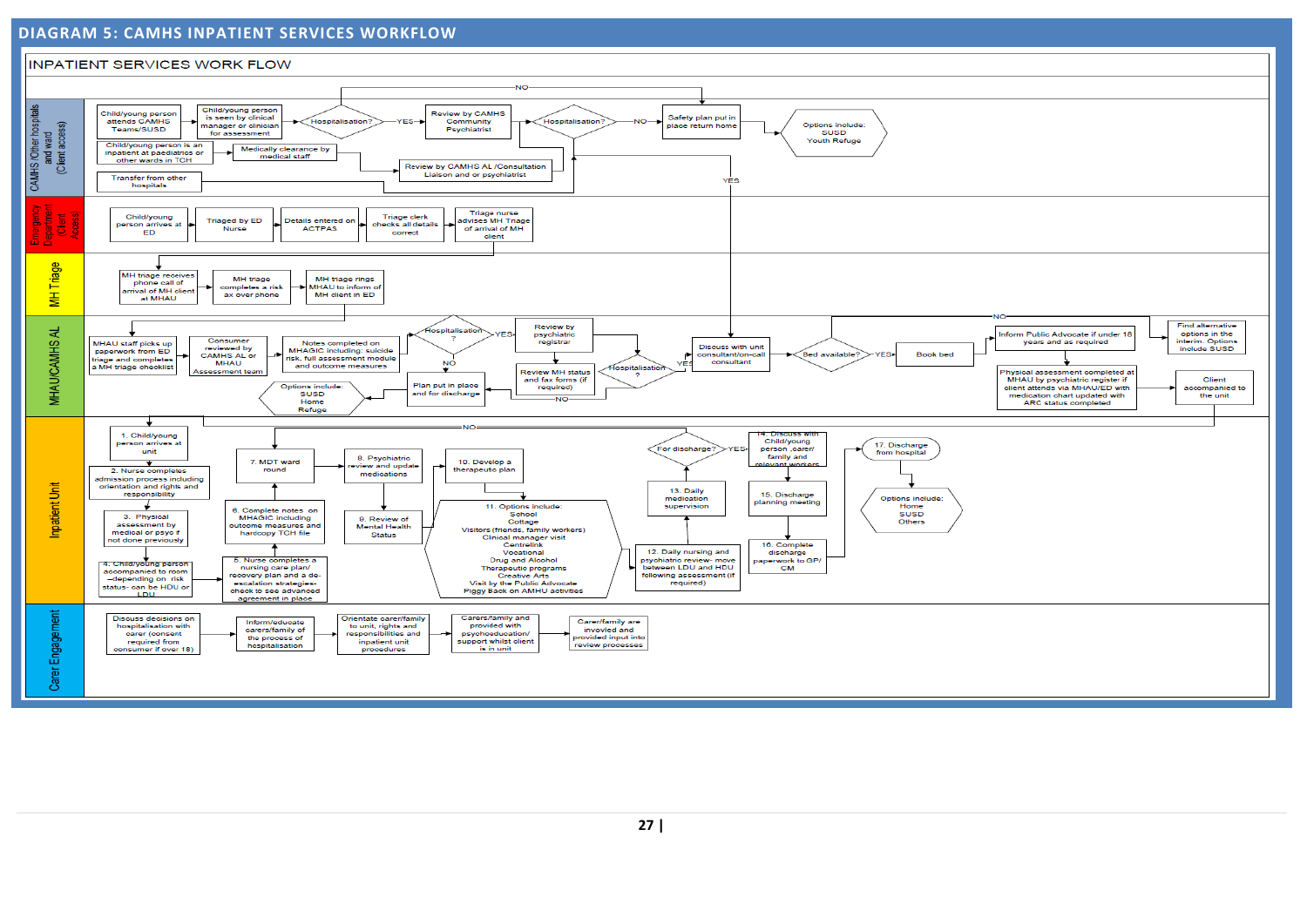#### **DIAGRAM 6: CAMHS INPATIENT SERVICES PATIENT JOURNEY**

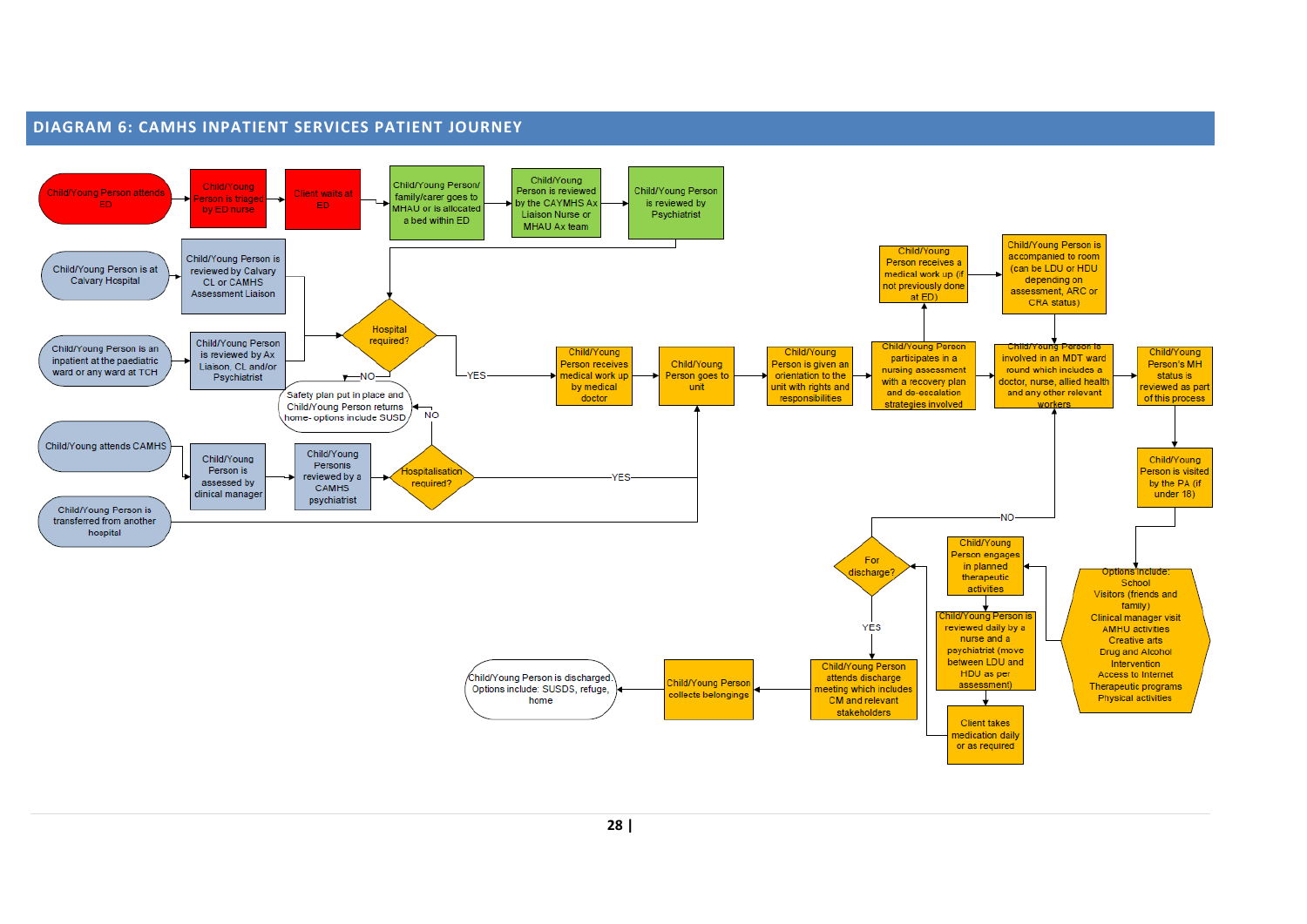# 4.6 CAMHS SPECIALIST SERVICES

CAMHS specialist services that will be provided include:

- Early Intervention Program (EIP)
- Specialist Day Programs (SDP)
- Perinatal and Infant Mental Health Consultation Service (PIMHCS)

#### **Access**

Access into the 3 specialist services within CAMHS is via CAMHS Access. For the PIMHCS, referrals are accepted from multiple referral sources and a phone/face to face screening will be provided by one of the clinical staff.

The EIP and SDP will remain as tertiary services where referrals are taken from the CAMHS community teams via CAMHS Access or CATT.

#### 4.6.1 EARLY INTERVENTION PROGRAM

Mental health promotion and early intervention is an essential component of an evidence-based child and young person's mental health framework. It is the early identification of people with emerging signs and symptoms of mental health problems and mental disorders to enable timely, effective and appropriate treatment in order to prevent diagnosable illness and reduce the disability associated with symptoms.

The Early Intervention Team will provide assessment, consultation and health promotion for young people up to the age of 25 presenting with a range of mental health conditions in the early stages. The EIP will work in collaboration with the Mental Health Services for Intellectual Disability (MHS-ID) within MHJHADS to provide assessment for people with comorbid developmental and mental health conditions and illness. The EIP will provide assessment and early intervention sessions to complement primary care with GPs, Community Child and Family Centres and Youth Health Services. Strategic partnerships with stakeholders, conducting collaborative group programs and secondary consultation will be a key function of the team.

The EIP will provide the following functions:

- Early Psychosis Program (EPP)- based on Early Psychosis Prevention and Intervention Centre (EPPIC) Guidelines
- Health Promotion Officer
- Behavioral Interventions Program
- Early Identification and treatment of children and young people presenting with early mental health issues

#### **Health Promotion Officer**

The Mental Health Promotion Officer will provide health promotional activities to relevant community agencies to increase awareness of mental health issues to populations most in need.

The role of the Mental Health Promotion Officer will include:

- **Providing education and training sessions for schools, other elements of the education system and** health and welfare sector and the general community
- **•** Organising education and training sessions when requested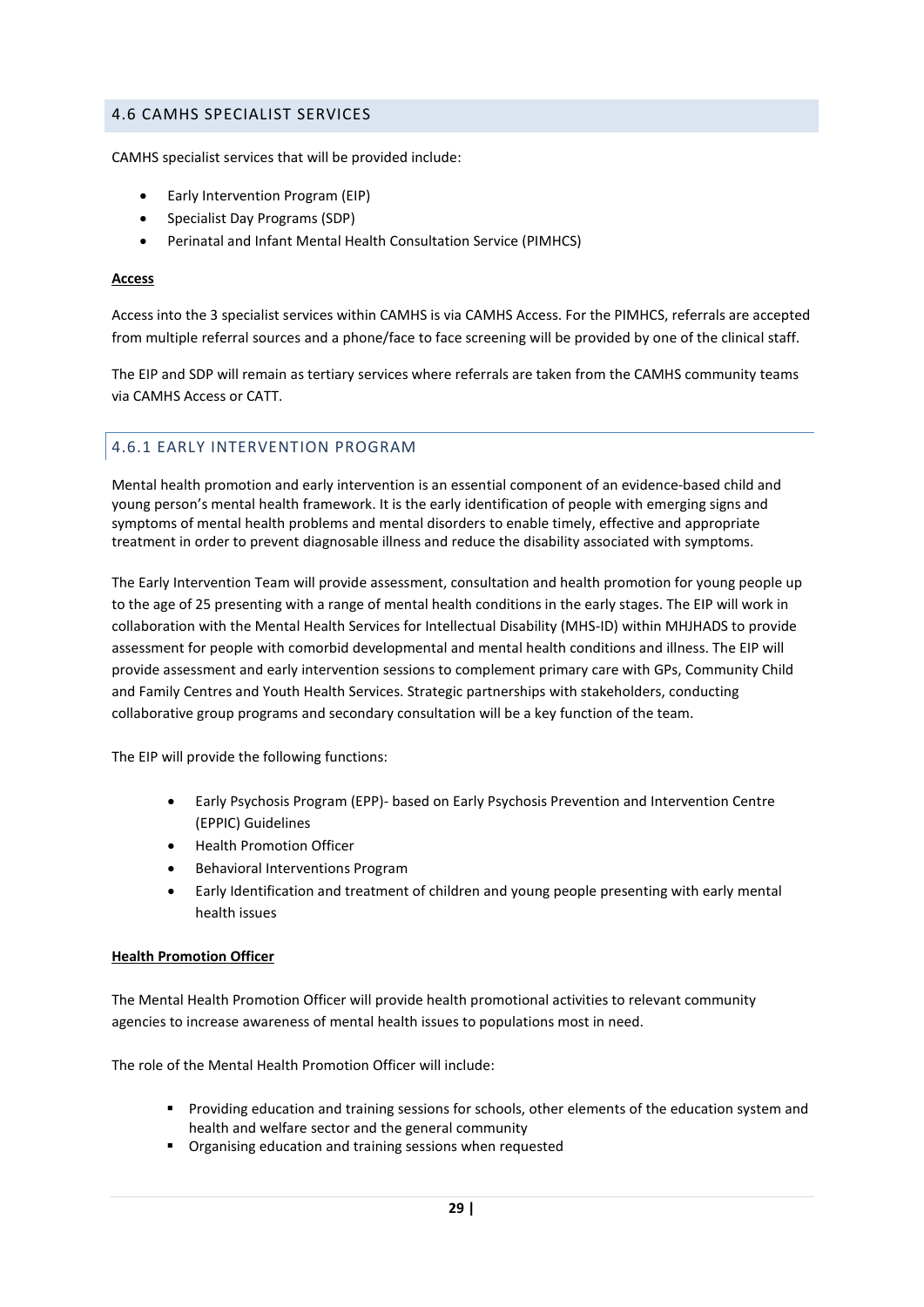- Providing information and resources on mental health issues and illness
- **Working collaboratively to develop and implement mental health promotion programs**
- Offering consultation to the health, welfare and education sectors

#### **Behavioral Intervention Program**

Conduct problems affect around 3% of young people (Sawyers, et al, 2000). Data indicates that the optimal management of conduct problems in children needs to be based on an early intervention strategy, emphasising the role of parent-child interaction factors in the development of conduct disorders. There is growing evidence that suggests added benefits when child-focused and school-focused interventions are included.

The Behavioral Intervention Program will provide early intervention through group programs within schools (by the Health Promotion Officer) for early identification and management of young people presenting with conduct issues. A range of evidence based interventions will be provided including child focused, parent/family sessions and school based interventions. The provision of these services will be done in collaboration with other services such as Child and Family Centres, School and other community agencies.

# **Early Psychosis Program (ACT wide)**

The EIP will provide a specialist EPP for young people aged 16-25 presenting with an early psychosis. Early psychosis is defined within the Clinical Practice Guidelines for Early Psychosis $^{14}$  $^{14}$  $^{14}$  as:

While there is no single authoritative definition of early psychosis it clearly has an onset focus. It includes the period described as the prodrome and is also considered to include the criteria period up to five years from entry into treatment for the first psychotic episode.'

The EPP will provide assessment, treatment to young people age between 16- 25 years who present with an early psychosis ACT wide. This will include the screening of young people who are presenting with symptoms suggestive of an early psychosis and providing community education and partnerships to increase awareness of the signs and symptoms of psychosis. Comprehensive therapeutic programs will be provided as the care package including a range of medical, psychological and psychosocial interventions. Early engagement from the EPP will be provided whether the young person has been referred from inpatient services or community teams or the community. Key components of the service will include:

- Community education and awareness
- Easy access to service
- Assertive treatment model including mobile outreach
- Continuing case management
- Psychological interventions
- Medical interventions

**.** 

- Functional Recovery Programs (through Day Program within the Specialist Program)
- Access to youth-friendly inpatient care (through CAMHS inpatient services)

<span id="page-30-0"></span><sup>&</sup>lt;sup>14</sup> Australian Clinical Guidelines for Early Psychosis.2010. Orygen Youth Health Research Centre, 2<sup>nd</sup> edn. Parkville.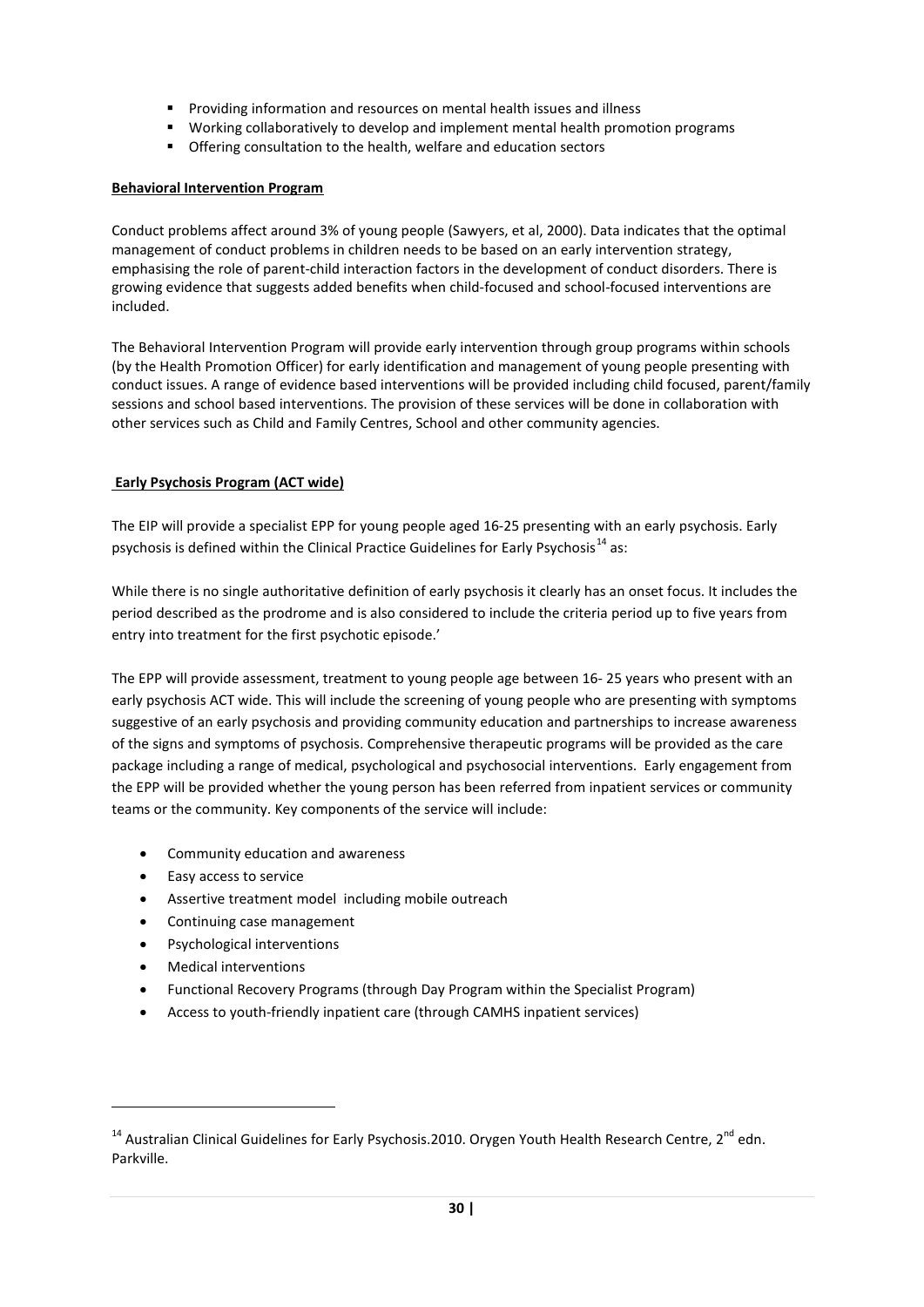# <span id="page-31-0"></span>**DIAGRAM 7: REFERRAL TO CAMHS EARLY INTERVENTION PROGRAM**

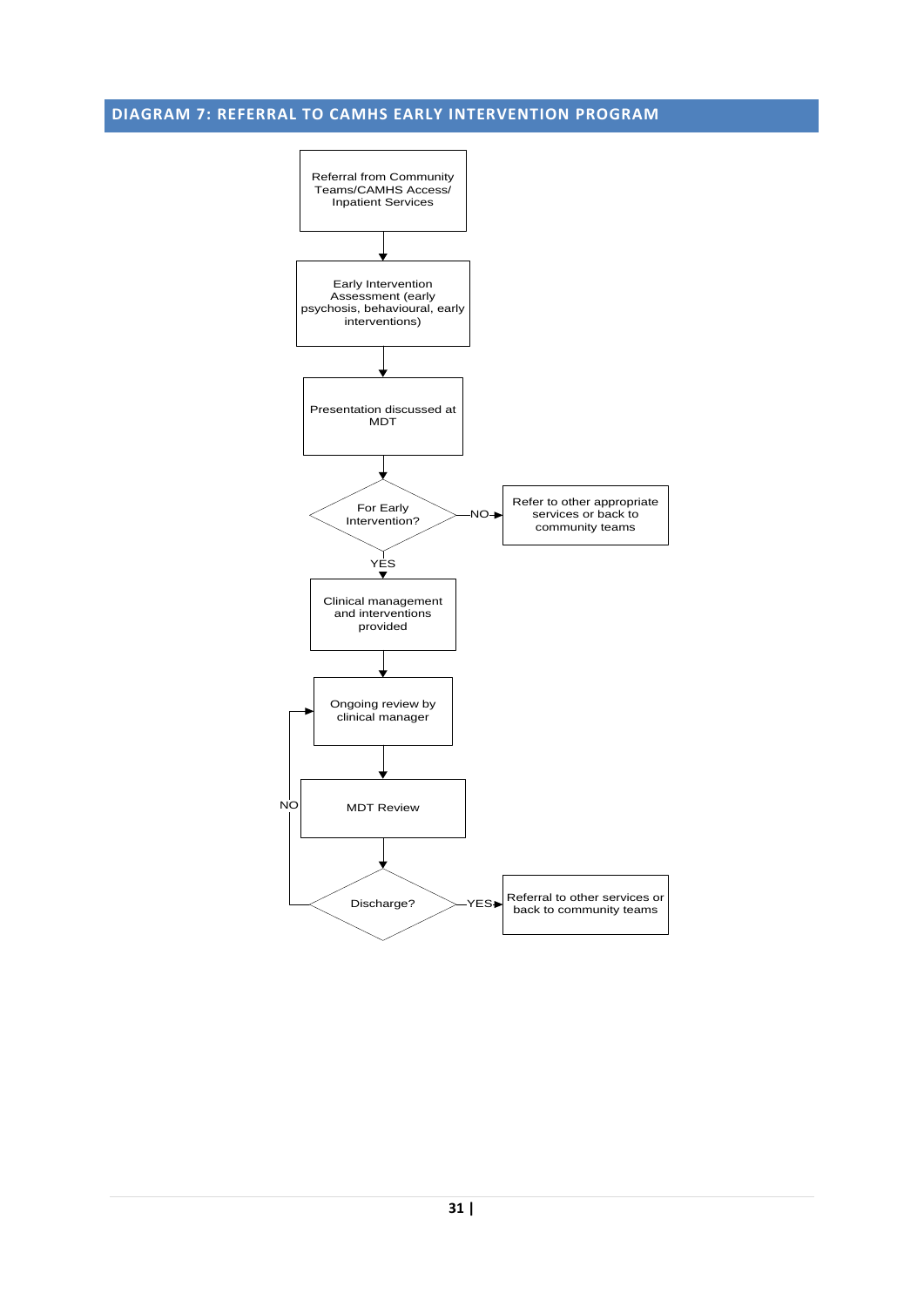# 4.6.2 SPECIALIST DAY PROGRAM

The SDP will provide specialist programs for children and young people who access CAMHS. The specialist day programs will have the following functions:

- Specialist assessments and programs (eg. Eating Disorders)
- Family based therapy/programs
- Clinical Management
- Dialectical Behavioral Therapy
- Open and Closed groups

#### *Young People Characteristics*

Children and young people who access CAMHS experiencing severe mental health and who are no longer able to pursue their pre-morbid activities in the community and require intensive support.

#### *Specialist assessments/programs*

The Eating Disorders Program will align with CAMHS SDP and will provide services to people of all ages who have complex eating issues. Services provided are:

- Comprehensive eating disorders assessment
- Individual Therapy
- Family based therapy/programs
- Group therapy- eg. carers group, the severe and enduring group, day program

Inpatient services for children and young people with an eating disorder will be provided by CAMHS inpatient services in collaboration with medical officers (eg. paediatrician or others). The child or young person will need to be medically cleared before they are able to be admitted into the inpatient service for mental health care.

#### *Dialectical Behavioral Therapy*

The DBT program provides therapeutic intervention to young people aged between 13-18 years and in future aged 18-25 years. The full program includes: individual therapy, group program, consultation group and phone coaching. An Adolescent DBT program will be provided to young people aged between 13-18 years and a young person's program for those aged 18-25 years.

DBT is seen as an important skill for clinicians to have in the treatment and engagement of adolescents and young people and staff will be rotated into the DBT program every 12 months so the skill set is transferred across the CAMHS community teams.

#### *Open Groups*

Open groups will be developed for children and young people who may require intensive support post discharge from hospital, from the SUSDS or who are currently not able to engage in a closed group program. This group program is to provide children and young people with intensive support post discharge from hospital or where short term intensive support is required. The open group will provide intensive supportive group programs with a focus on life skills and therapeutic activities.

Similar to the DBT Program, open group programs will be divided into a child, adolescent and young adult groups to ensure developmentally and age appropriate therapeutic group programs.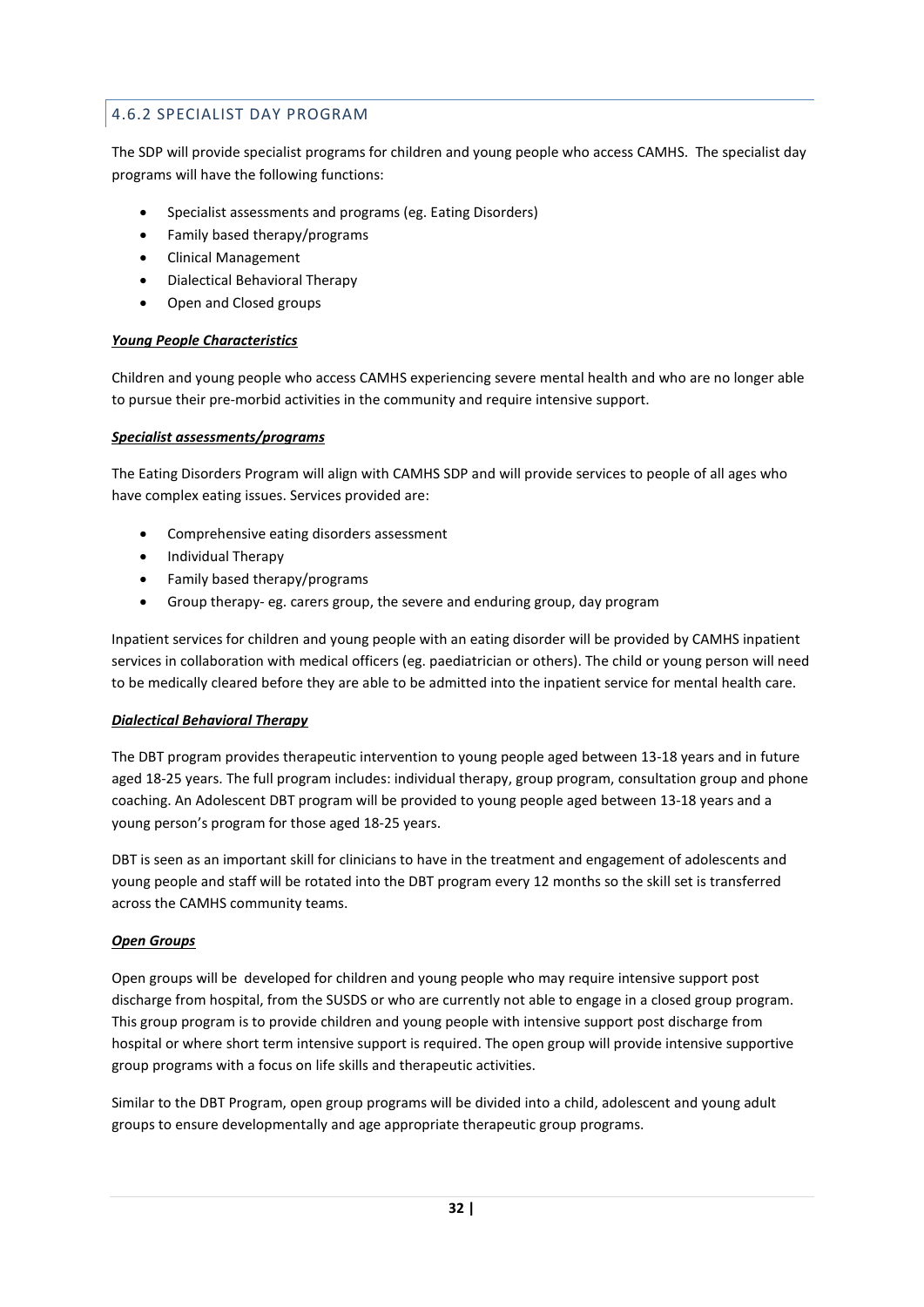# *Closed Groups*

Closed groups will be available for children and young people who are referred to the SDP for a period of one term who are experiencing difficulties in their daily life due to a severe and persistent mental health condition. The group programs are structured into 3 streams: 1. Therapeutic 2. Educational 3. Life Skills. The day program has an educational component with the view of transitioning adolescents back to full time schooling. Children and young people who are referred to this closed group will be clinically managed by the SDP Team for the duration of the program and referred to community agencies or back to the CAMHS community team after the completion of the program.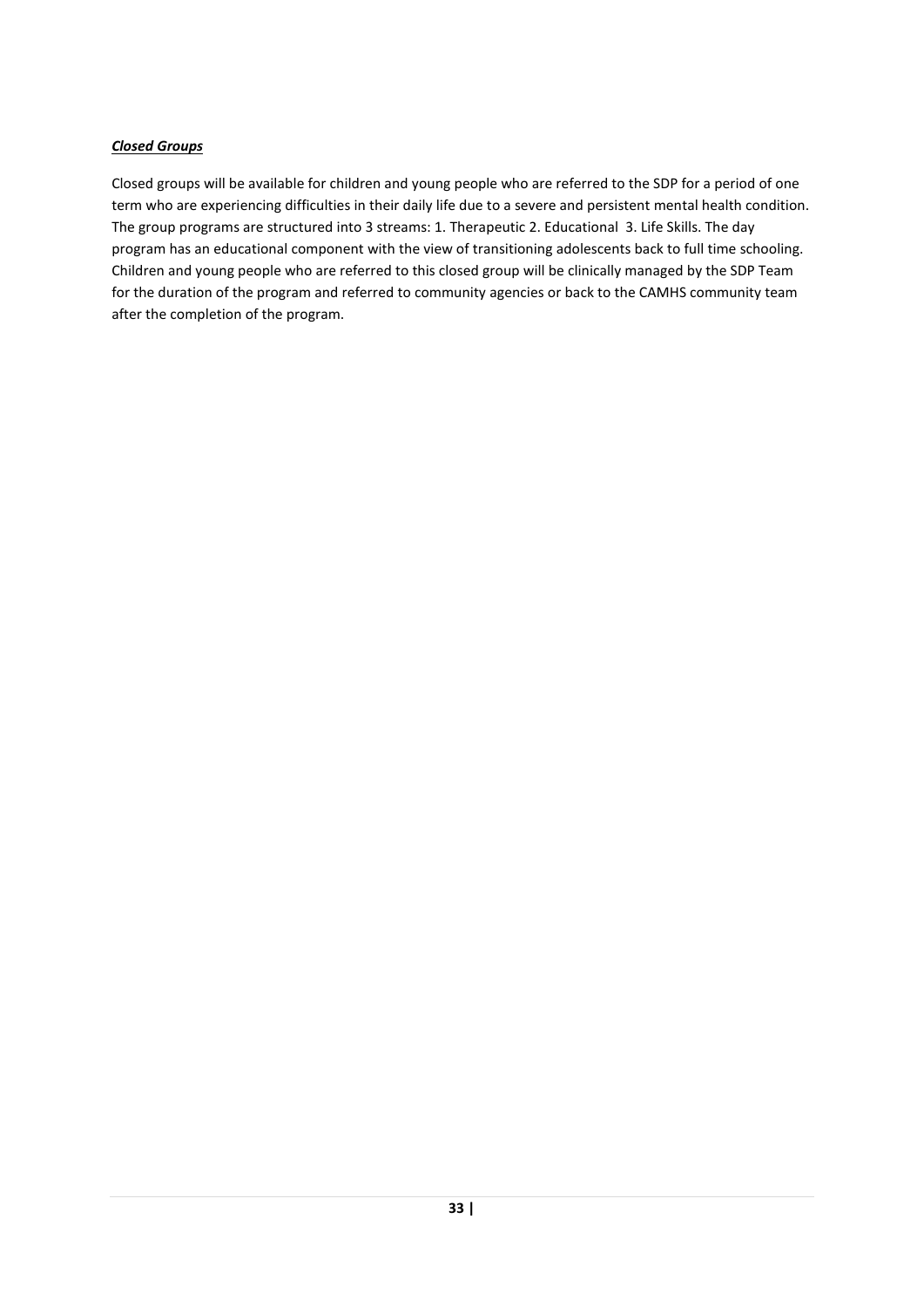# **DIAGRAM 8: REFERRAL TO SPECIALIST DAY PROGRAMS**

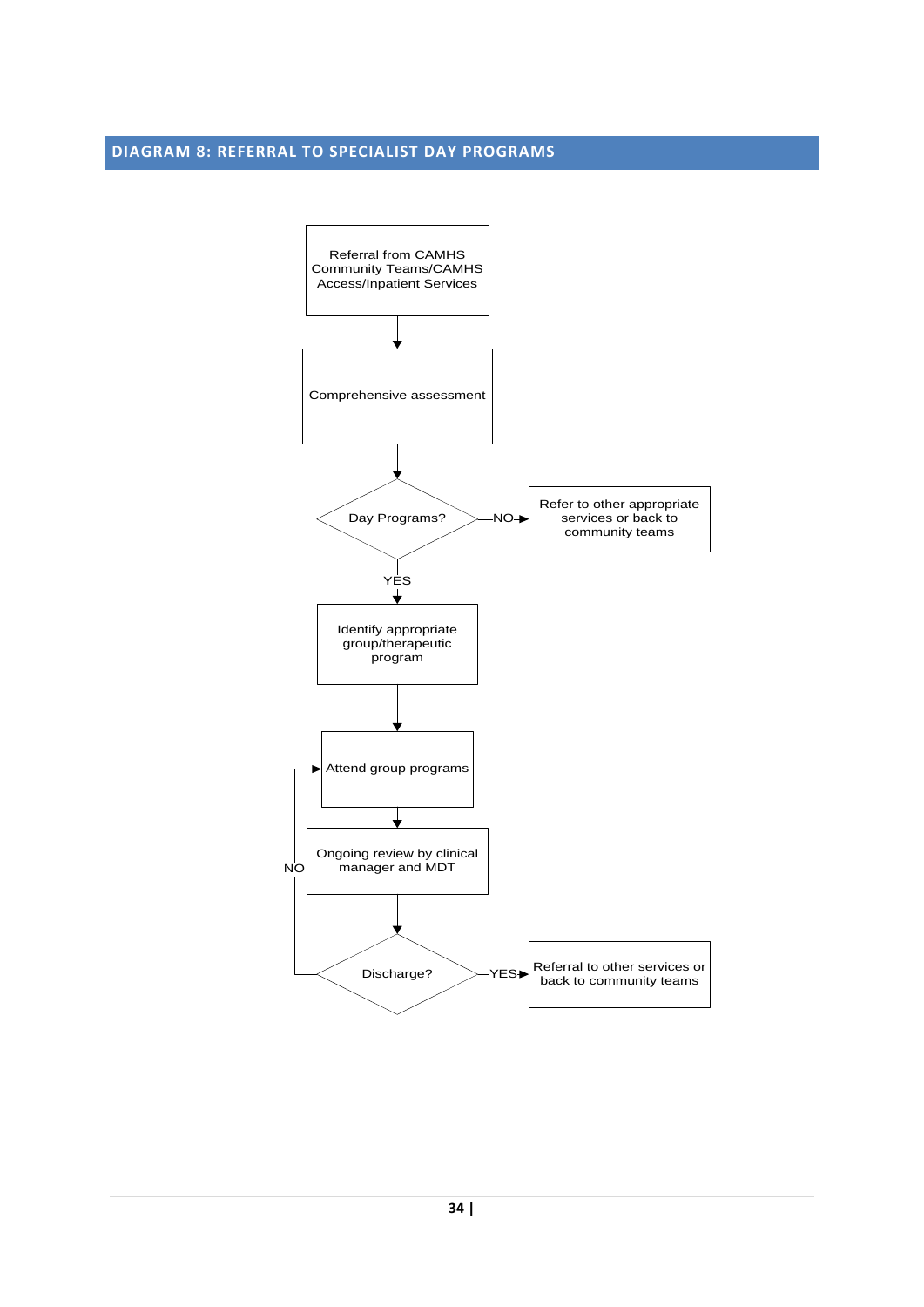# 4.6.3 PERINATAL AND INFANT MENTAL HEALTH CONSULTATION SERVICE

The PIMHCS will provide consultation, assessment and brief intervention for women across all ages and their infants during the perinatal period.

#### **Consumer Characteristics**

Women during the perinatal period who present with a moderate to severe mental health condition and their infants. The Perinatal period is defined as conception and up to 12 months postnatal.

#### **Services provided**

The following services will be provided by the service:

- Assessment of the mother, infant and family system
- Short term/brief interventions
- Collaborative group programs with stakeholder agencies
- Mobilising supports for the person and family

In order for the service to provide assessments for infants up to the age of 1 years old, it was recommended that a Perinatal and Infant Mental Health Advisory Group will be established to focus on mapping services for mothers, babies and families in order to increase the potential for collaborative work for these children or young people and their families.

# 4.6.4 SERVICE PRINCIPLES

#### **Person and Family Centred**

CAMHS specialist programs will provide person and family centred care through partnerships involving the child, young person, women in the perinatal period and their families/carers in their treatment planning and review. The program will build on individual and family strengths and respect the values beliefs and cultural diversity of the individual and family.

The SDP will offer family based programs that support the role of the family when a young person is experiencing a mental health issue. The SDP will work collaboratively with the young person and their family in a recovery framework to identify their goals for recovery. The EPP will work with children, young people and their families/carers in the treatment of a range of first onset mental health disorders. This will include the provision of a range of different therapies and interventions to meet the needs of the child, young person and their family. The PIMHCS will work with women, their carers/family and their infants in identifying needs and the support required for the family.

#### **Collaboration and continuity of care**

CAMHS specialist programs will work with a number of different agencies and teams to provide a holistic range of services for people accessing the service. The PIMHCS will engage with the Perinatal and Infant Mental Health Network and work in collaboration with other services to provide specialist group programs for Women and their infants during the perinatal period.

Recognising the educational needs of children and young people, the SDP will work in collaboration with the Education and Training Directorate and a range of community agencies in the delivery of group programs. The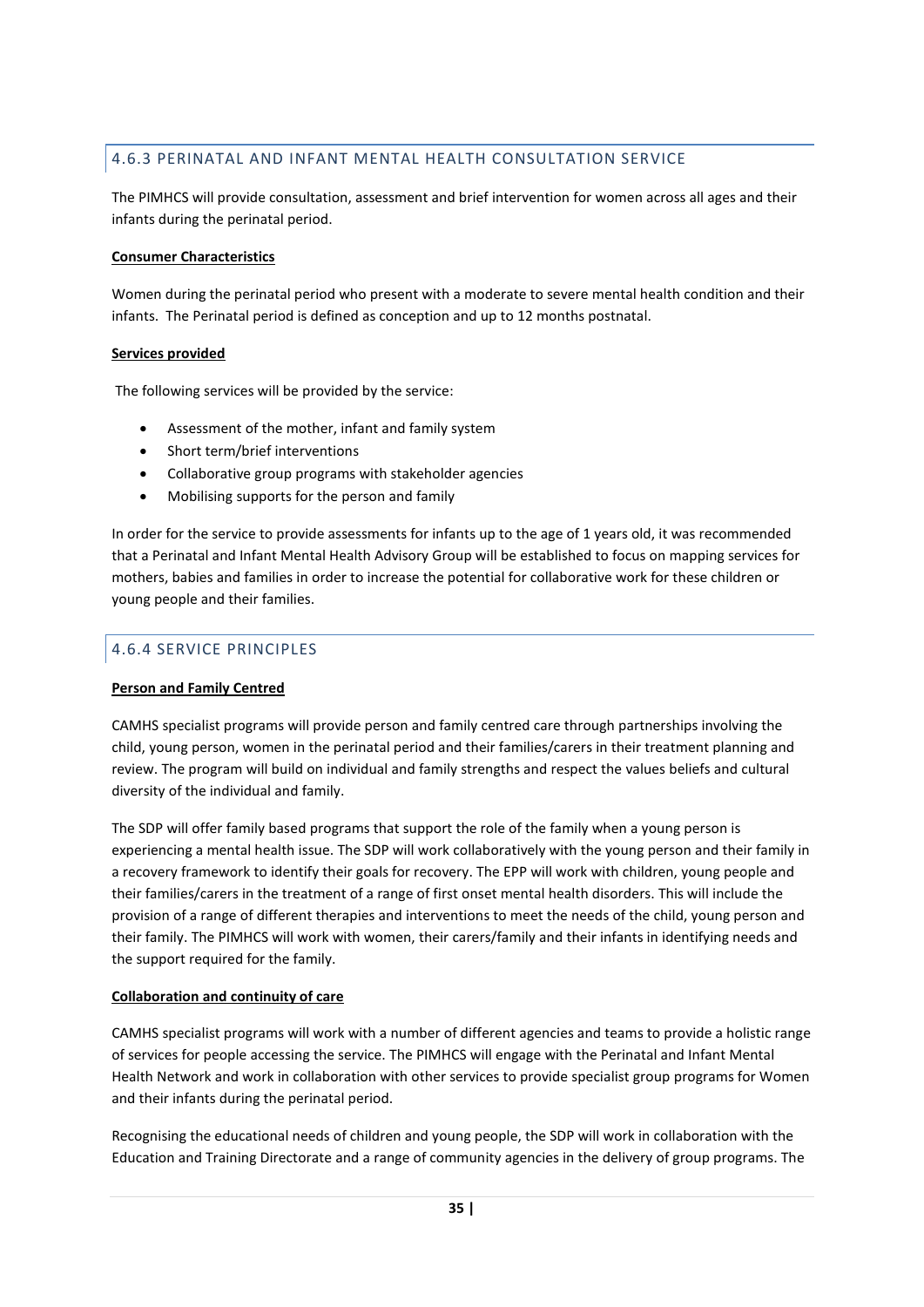PIMHCS will work in collaboration with a range of services in providing group based programs to women, their families and infants who access the service. There will also be collaboration between the antenatal clinic and maternity and child health nurses in the delivery of mental health services for women and their infants. The EIP will collaborate with a range of different services to provide psychosocial support and services that are identified by the young person in which they have been working with.

#### **Multidisciplinary**

The CAMHS Specialist Programs will offer a multidisciplinary approach to the delivery of care to people who access the service. The EIP will offer a range of different interventions and services through CAMHS programs to provide an integrated mental health service approach to treatment. These include group based programs, collaboration with non-government agencies in psychosocial support and the invitation of services to participate in reviews to promote continuity of care.

#### **Recovery Focused**

Promoting recovery commences from a strengths-based perspective. It aims to empower people by offering opportunities and tools that enable them to identify what works in their life, what gives them purpose, satisfaction and meaning. The focus of recovery is not purely on symptom reduction. It is about working together: a clinician and the person with a mental health presentation to promote understanding of the person's experience and develop a plan to assist them in achieving their goals. The CAMHS specialist program will work in collaboration with the person, their identified supports, families and carers to deliver recovery focused services and interventions.

#### **Safety and Quality**

The care provided by CAMHS specialist programs will be evidenced based and consistent with relevant National and Territory legislation. The environment in which the CAMHS specialist program is provided will be safe for children and young people. High quality service will be offered through ongoing feedback.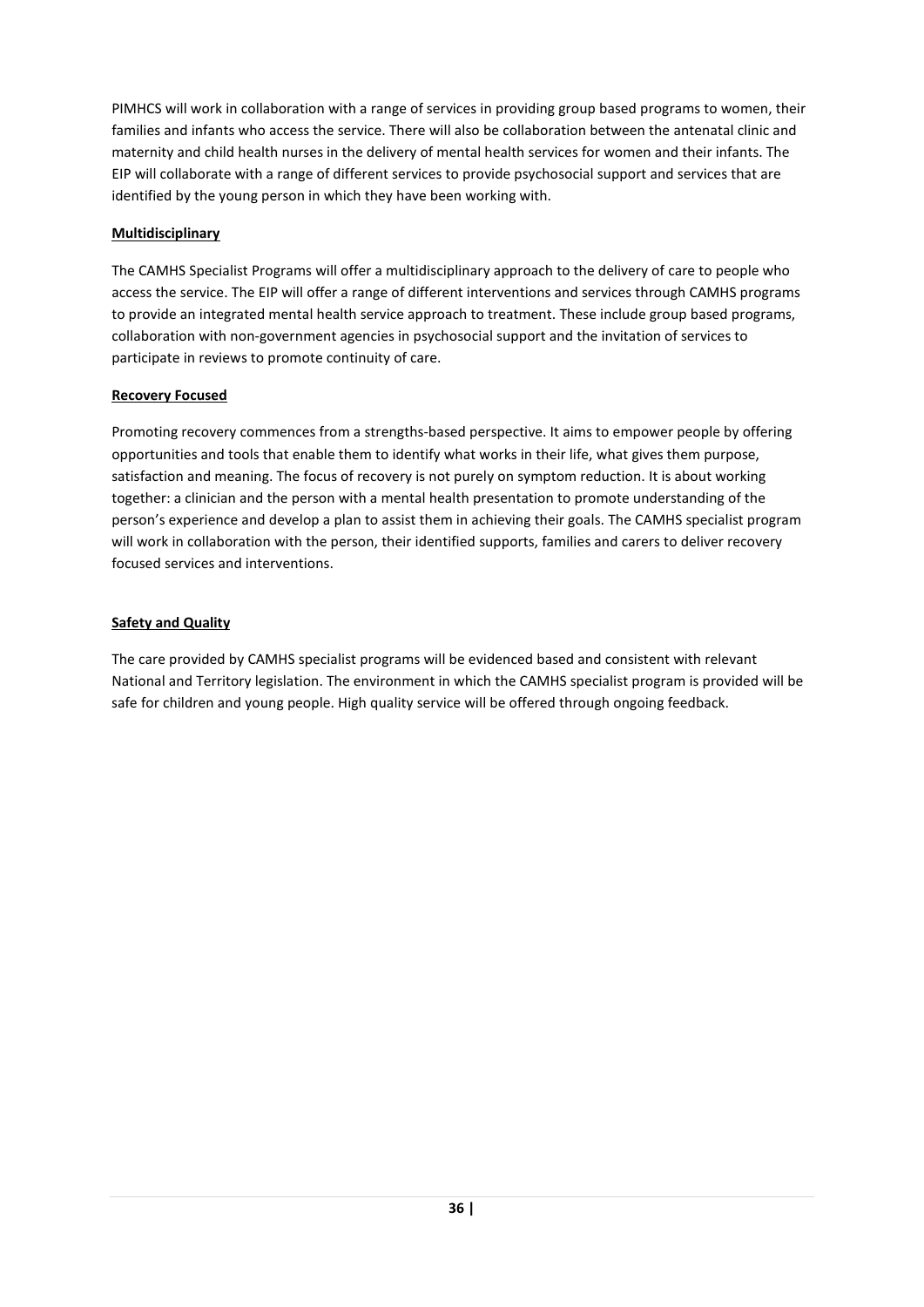# **DIAGRAM 9: DIAGRAM FOR PERINATAL AND INFANT MENTAL HEALTH CONSULTATION SERVICE**

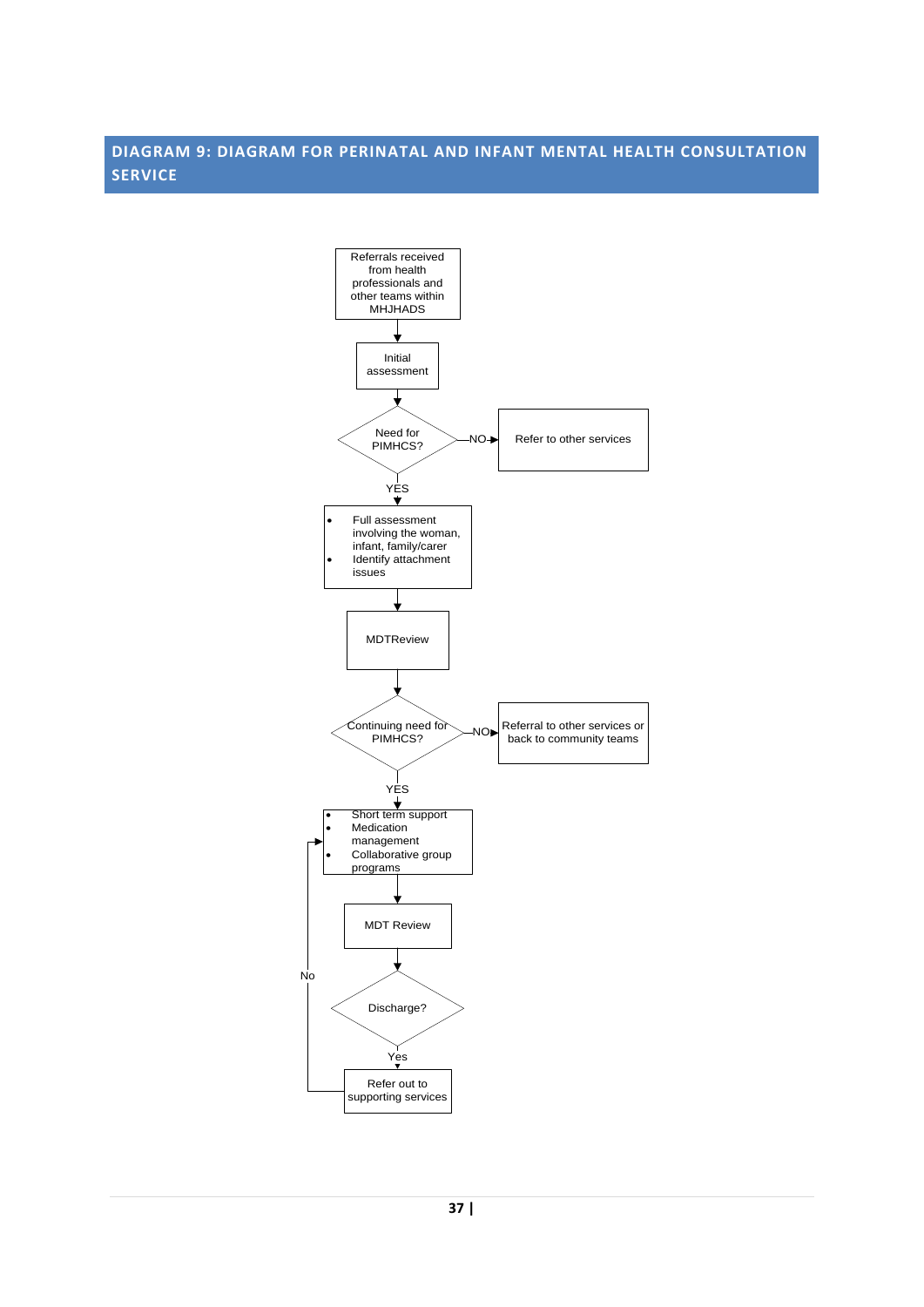# **5.0 CARER AND FAMILY ENGAGEMENT**

The inclusion and engagement of carers and family is essential in the delivery of mental health services to children and young people within CAMHS. The engagement of carers is identified in the National Standards for Mental Health Services (NSMH) 2010<sup>[15](#page-38-0)</sup> (Standard 7). Carers and family will be provided with information and education around their caring roles, general psychoeducation about mental health issues and treatments, the availability of support services and strategies to care for these children or young people. The Assessment of Carer Needs will be provided by CAMHS to ensure that the identification of the effective support for carers occurs. [16](#page-38-1)

CAMHS will maintain ongoing engagement with carers in the delivery of care to children and young people. Carer support can include:

- Assessment of carer needs
- Information on treatment plans
- Process of hospitalisation
- Orientating carers to their rights and responsibilities
- Seeking support for carers and referral to carer specific services (eg. Carers ACT) and information on how to contact these services
- **Psychoeducation**

1

• The inclusion of carers in discharge planning and review

If a young person withdraws consent for the involvement of carers or family members staff can continue to provide non-personal information (National Standards for Mental Health Services 7.9- *The MHS provides carers with non-personal information about the consumer's mental health condition, treatment, ongoing care and if applicable rehabilitation*) and to consider the concerns of the carer that may aid in the treatment planning and recovery of the young person  $(pg.17)^{17}$  $(pg.17)^{17}$  $(pg.17)^{17}$ .

<span id="page-38-0"></span><sup>&</sup>lt;sup>15</sup> National Standards for Mental Health Service 2010- Commonwealth Government of Australia

<span id="page-38-1"></span><sup>&</sup>lt;sup>16</sup> Caring for Carers Policy, 2003. Department of Disability, Housing and Community Services, ACT Government. Canberra.

<span id="page-38-2"></span><sup>&</sup>lt;sup>17</sup> National Standards for Mental Health Service 2010- Commonwealth Government of Australia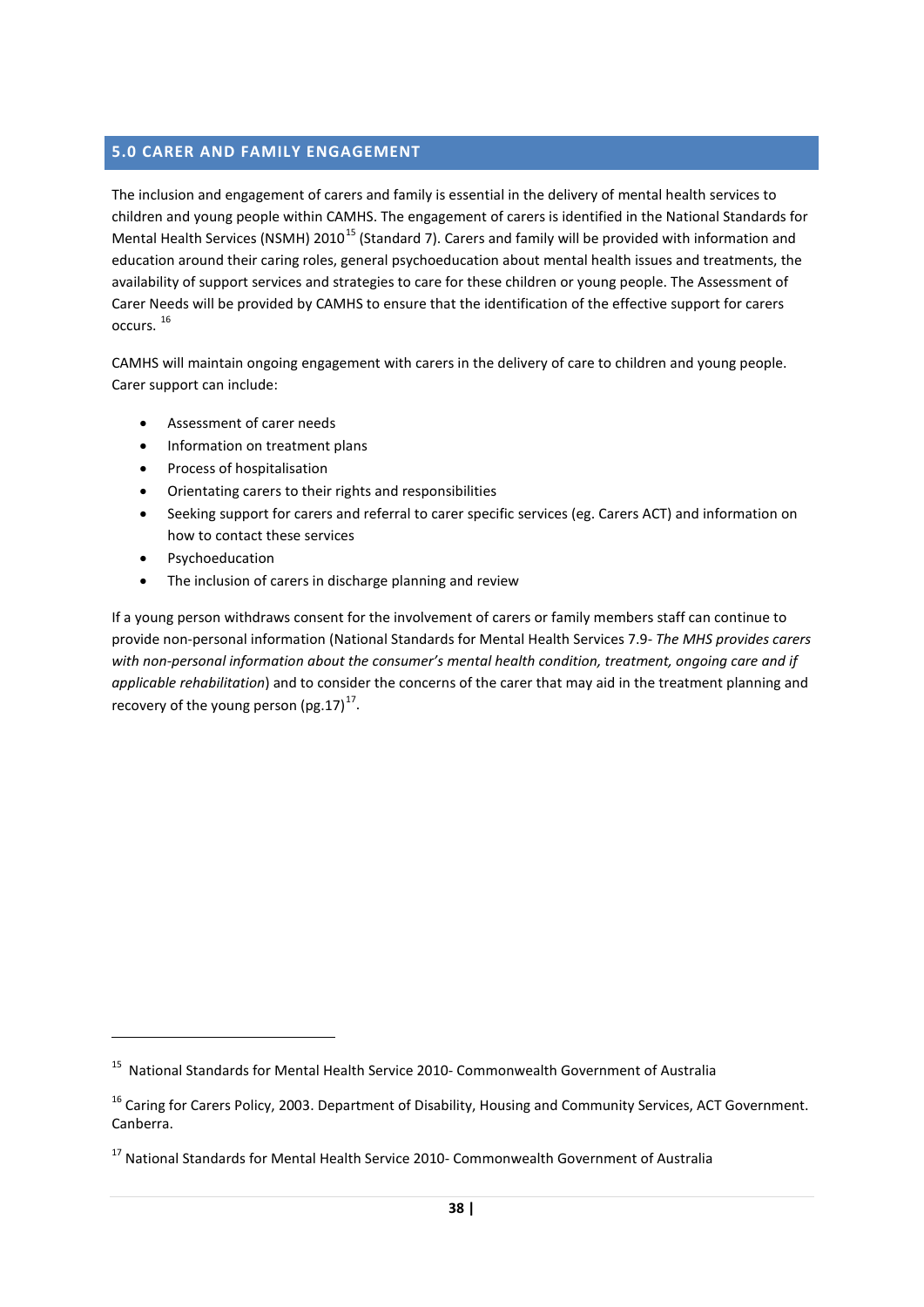# **6.0 SERVICE RELATIONSHIPS**

**.** 

CAMHS will provide an integrated mental health service under this model of care. The need for the integration of the delivery of mental health services has been well documented.<sup>[18](#page-39-0)</sup>

The three service areas in CAMHS will work together to provide the best care for children and young people accessing CAMHS. Current mental health programs are aligned to a range of different services (eg. ADS) and utilise a MDT approach including social workers, RN's, psychologists, occupational therapists and psychiatrists. CAMHS clinicians will work collaboratively when young people require services from other providers or areas.

As an integrated mental health service, CAMHS will work collaboratively with all other areas to provide the best practice interventions for children and young people. If children and young people who access CAMHS require services that are not limited to CAMHS, care coordination principles will be applied. A coordinated management system between inpatient care and community is integral to CAMHS. This includes clinical managers and treating doctors being actively involved in the care of the child or young person whilst in the inpatient setting. Inpatient staff will also be actively involved in collaborating with community services to commence discharge planning at admission utilising a collaborative approach with all service providers (internal and external).

<span id="page-39-0"></span><sup>&</sup>lt;sup>18</sup> England, E. & Lester, H. 2005. Integrated mental health services in England: a policy paradox. International Journal of Integrated Care. Vol. 5.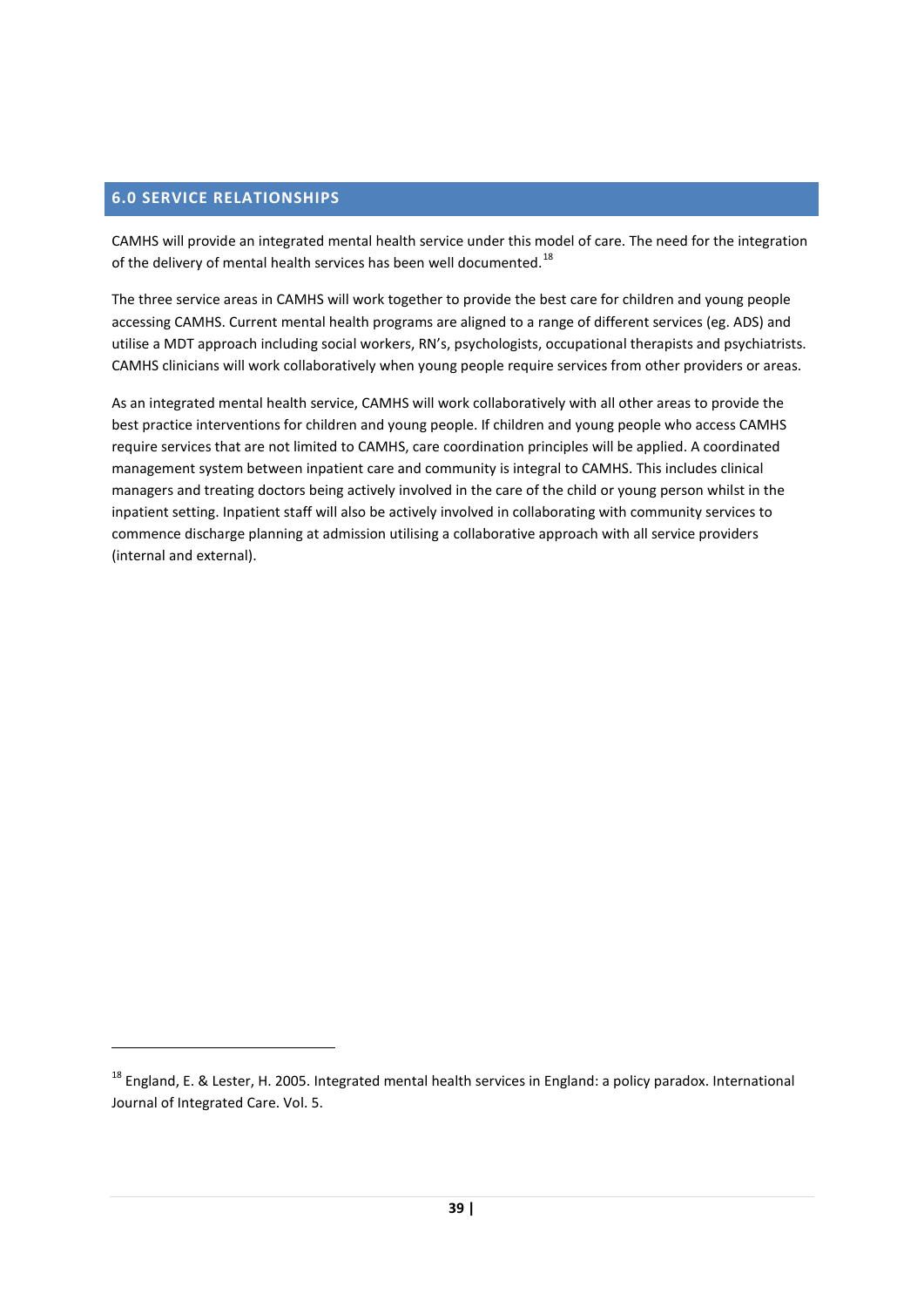# **8.0 GLOSSARY**

| <b>Access</b>                 | Ability of consumers or potential consumers to obtain required or available services<br>when needed within an appropriate time.                                                                                                                                                                                                                                            |
|-------------------------------|----------------------------------------------------------------------------------------------------------------------------------------------------------------------------------------------------------------------------------------------------------------------------------------------------------------------------------------------------------------------------|
| <b>Assessment</b>             | Process of gathering information about a person with the purpose of making a<br>diagnosis. The assessment is usually the first stage of a treatment process.                                                                                                                                                                                                               |
| <b>Clinical Case Review</b>   | Clinical case reviews are meant to comply with National Standards for Mental<br>Health Services where the current progress of the consumer is being discussed. The<br>review is undertaken in consultation with the consumer, carer/parent, community<br>agency, treating doctor and General Practitioner. These reviews are conducted at a<br>minimum every three months. |
| <b>Clinical Coordinator</b>   | A clinical coordinator is also known as the duty officer who is responsible for all<br>referrals to CAMHS during the day and also responds to any crisis calls from the<br>community.                                                                                                                                                                                      |
| <b>Clinical Handover</b>      | Handovers are key events in transitions between shifts and treating teams, including<br>General Practitioners and the community teams or inpatient services, as well as<br>within teams as part of how they divide their tasks.                                                                                                                                            |
| <b>Clinical Management</b>    | The provision of case coordination that includes the bio-psychosocial model with<br>the inclusion of discipline specific therapeutic interventions.                                                                                                                                                                                                                        |
| <b>Clinical Supervision</b>   | Clinical supervision (CS) facilitates the professional and practice development of<br>clinicians and clinically related staff e.g. team leaders, educators, researchers,<br>professional leaders, ACT Health peer workforce through a process that includes<br>reflection, education and discussion.                                                                       |
| <b>Collaboration</b>          | A way of working together/co-operating to ensure consumers receive the services<br>they most need.                                                                                                                                                                                                                                                                         |
| <b>Continuity of Care</b>     | Linkage of components of individualised treatment and care across health service<br>agencies according to individual needs.                                                                                                                                                                                                                                                |
| <b>Consultation Service</b>   | Consultation services are specialist services that provide specialist input into the<br>care of consumers.                                                                                                                                                                                                                                                                 |
| <b>Documentation</b>          | Process of recording information in the health record and other documents that are<br>a source of information; a written tangible record of care and services provided.                                                                                                                                                                                                    |
| Integration                   | The process whereby inpatient and community components of a mental health<br>service become coordinated as a single, specialist network and include mechanisms<br>which link intake, assessment, crisis intervention, and acute, extended and ongoing<br>treatment using a case management approach to ensure continuity of care.                                          |
| <b>Multidisciplinary Team</b> | A team that is made up of a number of different disciplines such as psychiatry,<br>psychology, social work, nursing and occupational therapy from both within and<br>outside of the Division.                                                                                                                                                                              |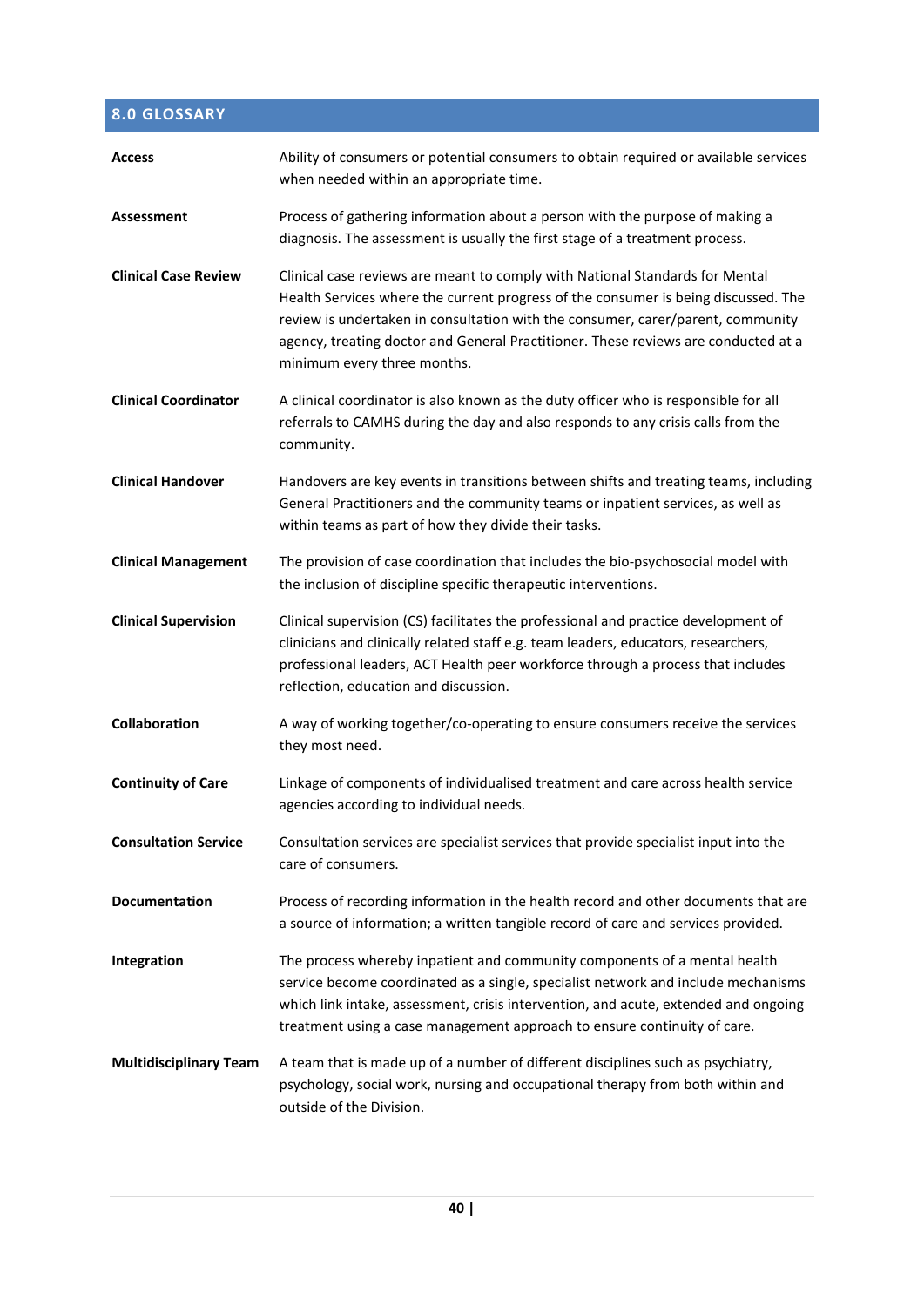| <b>Outreach</b>           | The provision of mental health services outside of their offices/clinics. This can be in<br>schools, community health or youth centres.                                                                                                                                                                                                                                                                                       |
|---------------------------|-------------------------------------------------------------------------------------------------------------------------------------------------------------------------------------------------------------------------------------------------------------------------------------------------------------------------------------------------------------------------------------------------------------------------------|
| <b>Person centred</b>     | Approaches to service that embrace a philosophy of respect for partnership with<br>people receiving the services. They involve a collaborative effort from consumers,<br>their family and carer, friends and mental health professionals.                                                                                                                                                                                     |
| Recovery                  | Gaining and retaining hope, understanding one's abilities and limitations, engaging<br>in an active life that has value and meaning, sense of personal autonomy, positive<br>sense of self.                                                                                                                                                                                                                                   |
| <b>Rights</b>             | Something that can be claimed as justly, fairly, legally or morally one's own. A<br>formal description of the services that consumers can expect and demand from an<br>organization.                                                                                                                                                                                                                                          |
| <b>Referral process</b>   | Systems and protocols that ensure linkages between services to support continuity<br>of care and ensure that consumers of services are able to negotiate the system in a<br>seamless and timely manner.                                                                                                                                                                                                                       |
| <b>Safety and Quality</b> | The safety of a health care system is defined by the National Health Performance<br>Committee as relating to the avoidance or reduction to acceptable limits of actual or<br>potential harm from health care management or the environment in which health<br>care is delivered. Quality is a guiding principle in assessing how well the health<br>system is performing in its mission to improve the health of Australians. |